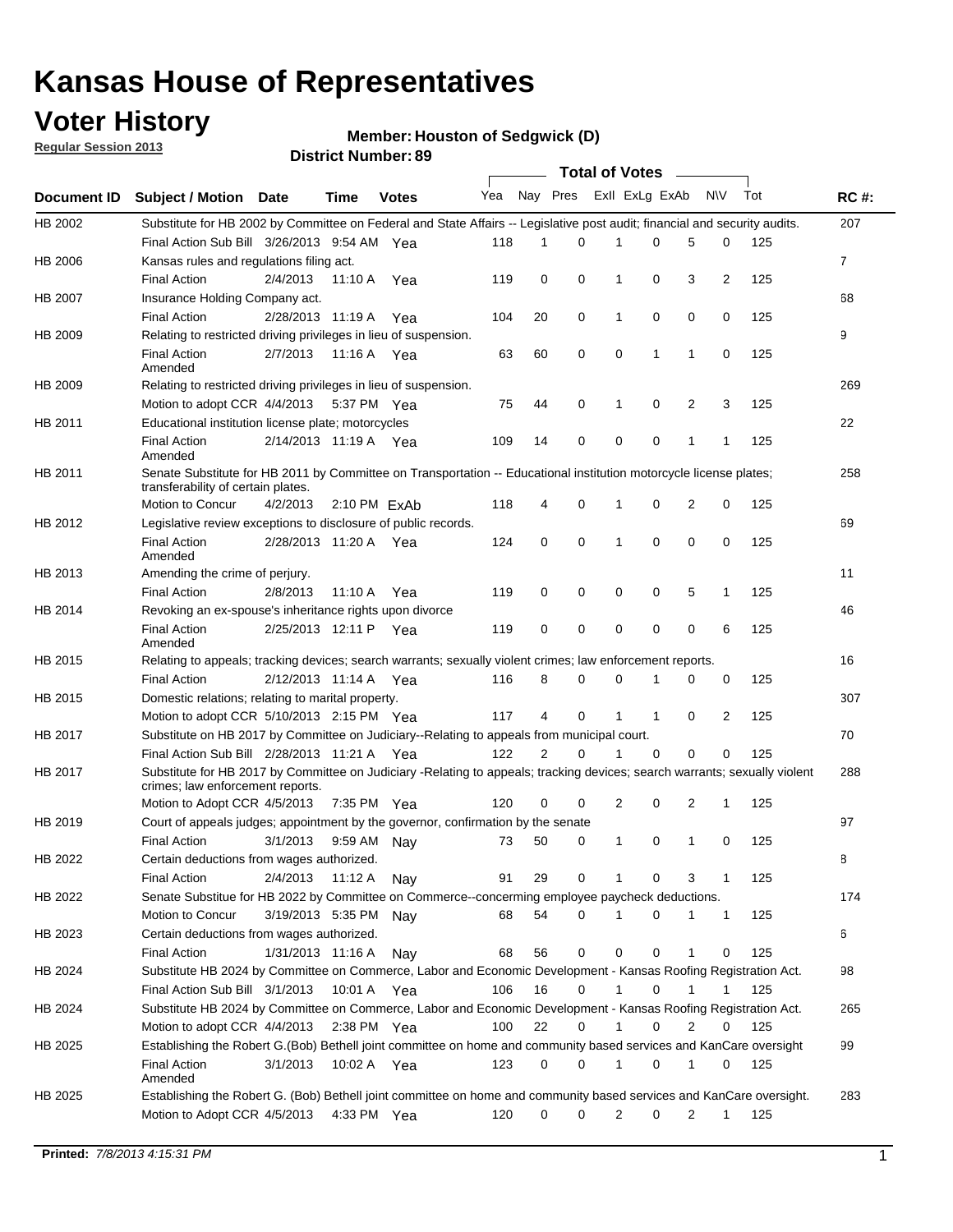## **Voter History**

**Member: Houston of Sedgwick (D)** 

**Regular Session 2013**

|             |                                                                                                                                                                                                                                                       |                       |         |              |     |                | <b>Total of Votes</b> |   |                |                |           |     |             |
|-------------|-------------------------------------------------------------------------------------------------------------------------------------------------------------------------------------------------------------------------------------------------------|-----------------------|---------|--------------|-----|----------------|-----------------------|---|----------------|----------------|-----------|-----|-------------|
| Document ID | <b>Subject / Motion Date</b>                                                                                                                                                                                                                          |                       | Time    | <b>Votes</b> | Yea | Nay Pres       |                       |   | Exll ExLg ExAb |                | <b>NV</b> | Tot | <b>RC#:</b> |
| HB 2028     | Providing for venue in Shawnee County District Court in certain forfeiture proceedings                                                                                                                                                                |                       |         |              |     |                |                       |   |                |                |           |     | 12          |
|             | <b>Final Action</b><br>Amended                                                                                                                                                                                                                        | 2/8/2013              |         | 11:12 A Yea  | 119 | 1              | $\Omega$              | 0 | 0              | 5              | 0         | 125 |             |
| HB 2028     | Providing for venue in Shawnee County District Court in certain forfeiture proceedings                                                                                                                                                                |                       |         |              |     |                |                       |   |                |                |           |     | 199         |
|             | Motion to Concur                                                                                                                                                                                                                                      | 3/25/2013 9:36 AM Yea |         |              | 120 | 0              | 0                     | 2 | 0              | 2              | 1         | 125 |             |
| HB 2030     | Creating wounded warrior deer hunting permits for injured combat veterans.                                                                                                                                                                            |                       |         |              |     |                |                       |   |                |                |           |     | 25          |
|             | <b>Final Action</b><br>Amended                                                                                                                                                                                                                        | 2/15/2013 11:16 A     |         | Yea          | 115 | 0              | 0                     | 2 | $\overline{2}$ | 3              | 3         | 125 |             |
| HB 2033     | Concerning the regulation of knives                                                                                                                                                                                                                   |                       |         |              |     |                |                       |   |                |                |           |     | 143         |
|             | <b>Final Action</b>                                                                                                                                                                                                                                   | 3/7/2013              | 12:12 P | Nav          | 93  | 28             | 0                     | 1 | 0              | 3              | 0         | 125 |             |
| HB 2033     | Concerning the regulation of knives.                                                                                                                                                                                                                  |                       |         |              |     |                |                       |   |                |                |           |     | 270         |
|             | Motion to adopt CCR 4/4/2013                                                                                                                                                                                                                          |                       | 5:43 PM | Nav          | 95  | 26             | 0                     |   | 0              | 3              | 0         | 125 |             |
| HB 2034     | Human trafficking; crimes of commercial sexual exploitation of a child, selling sexual relations, promoting the sale of sexual<br>relations and buying sexual relations; children in need of care; staff secure faciliies.                            |                       |         |              |     |                |                       |   |                |                |           |     | 17          |
|             | <b>Final Action</b><br>Amended                                                                                                                                                                                                                        | 2/12/2013 11:16 A Yea |         |              | 124 | $\Omega$       | 0                     | 0 | 1              | 0              | 0         | 125 |             |
| HB 2034     | S Sub for HB 2034 by Committee on Judiciary - Human trafficking; crimes of commercial sexual exploitation of a child, selling<br>sexual relations, promoting the sale of sexual relations and buying sexual relations; children in need of care;staff |                       |         |              |     |                |                       |   |                |                |           |     | 282         |
|             | Motion to Adopt CCR 4/5/2013 4:18 PM Yea                                                                                                                                                                                                              |                       |         |              | 120 | 0              | 0                     | 2 | 0              | $\overline{2}$ | 1         | 125 |             |
| HB 2035     | Cities; experience requirements for plumbers, electricians and certain mechanical contractors.                                                                                                                                                        |                       |         |              |     |                |                       |   |                |                |           |     | 29          |
|             | <b>Final Action</b>                                                                                                                                                                                                                                   | 2/18/2013 11:16 A     |         | Yea          | 117 | 2              | 0                     | 2 | 0              | 4              | 0         | 125 |             |
| HB 2037     | Public property; religious displays; other displays.                                                                                                                                                                                                  |                       |         |              |     |                |                       |   |                |                |           |     | 176         |
|             | <b>Final Action</b>                                                                                                                                                                                                                                   | 3/20/2013 10:27 A     |         | Yea          | 120 | 3              | 0                     | 1 | 0              | 1              | 0         | 125 |             |
| HB 2041     | Criminal history record information; definition; municipal court reporting; district court reporting.                                                                                                                                                 |                       |         |              |     |                |                       |   |                |                |           |     | 19          |
|             | <b>Final Action</b>                                                                                                                                                                                                                                   | 2/13/2013 11:23 A     |         | Yea          | 119 | 3              | 0                     | 0 | 0              | 3              | 0         | 125 |             |
| HB 2042     | Appraisal of property for taxation purposes; appeals; changes.                                                                                                                                                                                        |                       |         |              |     |                |                       |   |                |                |           |     | 158         |
|             | <b>Final Action</b><br>Amended                                                                                                                                                                                                                        | 3/18/2013 11:19 A     |         | Yea          | 109 | 12             | 0                     | 2 | 0              | 2              | 0         | 125 |             |
| HB 2043     | Aggravated battery; driving under the influence.                                                                                                                                                                                                      |                       |         |              |     |                |                       |   |                |                |           |     | 100         |
|             | <b>Final Action</b><br>Amended                                                                                                                                                                                                                        | 3/1/2013              |         | 10:03 A Yea  | 123 | 0              | 0                     |   | 0              | 1              | 0         | 125 |             |
| HB 2043     | Senate Substitute for HB 2043 by Committee on Judiciary - Attorney general; duties and responsibilities; notice of intent to<br>seek the death penalty.                                                                                               |                       |         |              |     |                |                       |   |                |                |           |     | 271         |
|             | Motion to adopt CCR 4/4/2013                                                                                                                                                                                                                          |                       |         | 5:48 PM Yea  | 121 | 0              | 0                     |   | 0              | 3              | 0         | 125 |             |
| HB 2044     | Increasing the penalty for a person who distributes a controlled substance that causes great bodily harm or death.                                                                                                                                    |                       |         |              |     |                |                       |   |                |                |           |     | 101         |
|             | <b>Final Action</b><br>Amended                                                                                                                                                                                                                        | 3/1/2013              | 10:05 A | Yea          | 112 | 11             | 0                     |   | 0              |                | 0         | 125 |             |
| HB 2047     | Requiring certain municipalities to vote to increase property tax revenues over previous year when such increase exceeds<br>inflation; publication.                                                                                                   |                       |         |              |     |                |                       |   |                |                |           |     | 186         |
|             | <b>Final Action</b><br>Amended                                                                                                                                                                                                                        | 3/21/2013 11:29 A     |         | Nay          | 68  | 53             | 0                     |   | 0              | 3              | 0         | 125 |             |
| HB 2049     | Kansas department of agriculture; increasing certain fees and eliminating sunsets on various program fees.                                                                                                                                            |                       |         |              |     |                |                       |   |                |                |           |     | 59          |
|             | <b>Final Action</b><br>Amended                                                                                                                                                                                                                        | 2/27/2013 12:23 P     |         | Nav          | 77  | 46             | 0                     | 1 | 0              | 1              | 0         | 125 |             |
| HB 2049     | Kansas department of agriculture; increasing certain fees; concerning sunsets on various program fees.                                                                                                                                                |                       |         |              |     |                |                       |   |                |                |           |     | 324         |
|             | Motion to adopt CCR 6/2/2013                                                                                                                                                                                                                          |                       | 12:28 A | <b>NV</b>    | 45  | 64             | 0                     |   | 0              | 6              | 9         | 125 |             |
| HB 2050     | Agriculture; agricultural chemical registration; pesticide business liablity insurance; repeal of the Kansas agricultural liming<br>materials act.                                                                                                    |                       |         |              |     |                |                       |   |                |                |           |     | 60          |
|             | <b>Final Action</b><br>Amended                                                                                                                                                                                                                        | 2/27/2013 12:25 P     |         | Yea          | 103 | 20             | 0                     | 1 | 0              | 1              | 0         | 125 |             |
| HB 2051     | Substitute for HB 2051 by Committee on Agriculture and Natural Resources--Amending provisions relating to dams,<br>obstructions, sstreams and water flex accounts and transfer permits.                                                               |                       |         |              |     |                |                       |   |                |                |           |     | 50          |
|             | Final Action Sub Bill 2/26/2013 2:12 PM Yea                                                                                                                                                                                                           |                       |         |              | 117 | $\overline{c}$ | 0                     | 0 | 0              | 0              | 6         | 125 |             |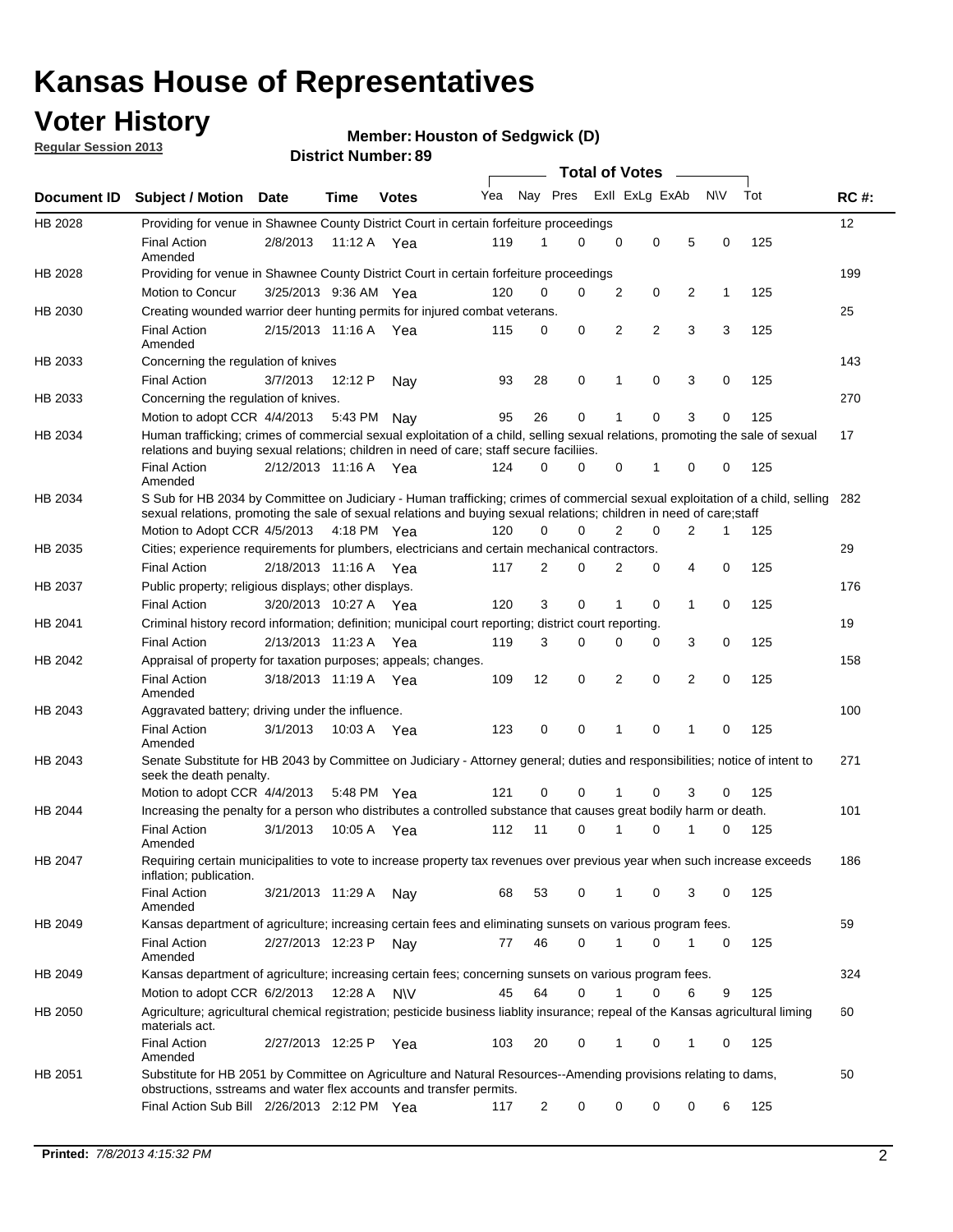## **Voter History**

**Member: Houston of Sedgwick (D)** 

**Regular Session 2013**

|             |                                                                                                                                                                                                                                          |                       |         | DISTILITY MUTHEL 09 |     |                |                         | Total of Votes – |                |          |                |              |     |             |
|-------------|------------------------------------------------------------------------------------------------------------------------------------------------------------------------------------------------------------------------------------------|-----------------------|---------|---------------------|-----|----------------|-------------------------|------------------|----------------|----------|----------------|--------------|-----|-------------|
| Document ID | <b>Subject / Motion</b>                                                                                                                                                                                                                  | <b>Date</b>           | Time    | <b>Votes</b>        | Yea |                | Nay Pres Exll ExLg ExAb |                  |                |          |                | <b>NV</b>    | Tot | <b>RC#:</b> |
| HB 2052     | Discharging a firearm inside or into a city; unlawful acts; exceptions.                                                                                                                                                                  |                       |         |                     |     |                |                         |                  |                |          |                |              |     | 155         |
|             | <b>Final Action</b><br>Amended                                                                                                                                                                                                           | 3/14/2013 11:20 A Yea |         |                     | 121 | 2              | 0                       |                  | 0              | 0        | $\overline{2}$ | 0            | 125 |             |
| HB 2052     | Senate Substitute for HB 2052 by Committee on Federal and State Affairs - Concerning firearms; personal and family<br>protection act; concealed handguns in public building; other changes; unlawful discharge of a firearm inside city. |                       |         |                     |     |                |                         |                  |                |          |                |              |     | 300         |
|             | Motion to Adopt CCR 4/5/2013 10:24 P Yea                                                                                                                                                                                                 |                       |         |                     | 104 | 16             | 0                       |                  | 2              | 0        | 2              | 1            | 125 |             |
| HB 2055     | Personal and Familly Protection Act; public buildings; adequate security.                                                                                                                                                                |                       |         |                     |     |                |                         |                  |                |          |                |              |     | 156         |
|             | <b>Final Action</b><br>Amended                                                                                                                                                                                                           | 3/14/2013 11:26 A     |         | Nav                 | 84  | 38             | 0                       |                  | 0              | 0        | $\overline{2}$ | 1            | 125 |             |
| HB 2057     | Concerning property taxation; relating to county appraisers; appointing interim appraiser.                                                                                                                                               |                       |         |                     |     |                |                         |                  |                |          |                |              |     | 208         |
|             | <b>Final Action</b>                                                                                                                                                                                                                      | 3/26/2013 9:55 AM Yea |         |                     | 119 | 0              | 0                       |                  | 1              | 0        | 5              | 0            | 125 |             |
| HB 2058     | Taxation of helium and certain other gases under mineral severance tax, and prohibition of certain refunds related thereto.                                                                                                              |                       |         |                     |     |                |                         |                  |                |          |                |              |     | 159         |
|             | <b>Final Action</b>                                                                                                                                                                                                                      | 3/18/2013 11:21 A Yea |         |                     | 119 | 2              | 0                       |                  | 2              | 0        | 2              | 0            | 125 |             |
| HB 2059     | Income tax deductions and modifications and severance tax exemptions; basis of partner's interest and shareholder's stock;<br>statutory clarification.                                                                                   |                       |         |                     |     |                |                         |                  |                |          |                |              |     | 14          |
|             | <b>Final Action</b><br>Amended                                                                                                                                                                                                           | 2/11/2013 11:42 A     |         | Yea                 | 122 | $\overline{2}$ | 0                       |                  | 0              | 0        | 1              | 0            | 125 |             |
| HB 2059     | Income tax deductions and modifications and severance tax exemptions; basis of partner's interest and shareholder's stock;<br>statutory clarification.                                                                                   |                       |         |                     |     |                |                         |                  |                |          |                |              |     | 293         |
|             | Motion to Concur                                                                                                                                                                                                                         | 4/5/2013              |         | 8:14 PM Nav         | 0   | 120            | 0                       |                  | $\overline{2}$ | 0        | $\overline{2}$ | $\mathbf{1}$ | 125 |             |
| HB 2059     | Income tax rates, deductions and credits; rural opportunity zones; sales tax rates and distribution of revenue; severance tax;<br>and property tax exemptions for IRB property and property damaged by natural disaster.                 |                       |         |                     |     |                |                         |                  |                |          |                |              |     | 322         |
|             | Motion to adopt CCR 6/2/2013                                                                                                                                                                                                             |                       | 12:11 A | N\V                 | 69  | 45             | 0                       |                  | $\mathbf{1}$   | 0        | 6              | 4            | 125 |             |
| HB 2060     | Prohibiting certain confined persons from receiving food sales tax refunds and homestead property tax refunds.                                                                                                                           |                       |         |                     |     |                |                         |                  |                |          |                |              |     | 10          |
|             | <b>Final Action</b><br>Amended                                                                                                                                                                                                           | 2/7/2013              | 11:18 A | Yea                 | 123 | 0              | 0                       |                  | 0              | 1        | 1              | 0            | 125 |             |
| HB 2065     | Creating the crime of home improvement fraud.                                                                                                                                                                                            |                       |         |                     |     |                |                         |                  |                |          |                |              |     | 20          |
|             | <b>Final Action</b><br>Amended                                                                                                                                                                                                           | 2/13/2013 11:26 A Yea |         |                     | 106 | 16             | 0                       |                  | 0              | 0        | 3              | 0            | 125 |             |
| HB 2066     | Physical therapists; evaluation and treatment of patients.                                                                                                                                                                               |                       |         |                     |     |                |                         |                  |                |          |                |              |     | 26          |
|             | <b>Final Action</b><br>Amended                                                                                                                                                                                                           | 2/15/2013 11:18 A Yea |         |                     | 98  | 16             | 0                       |                  | 2              | 2        | 3              | 4            | 125 |             |
| HB 2067     | Board of nursing; assistant attorneys general.                                                                                                                                                                                           |                       |         |                     |     |                |                         |                  |                |          |                |              |     | 15          |
|             | <b>Final Action</b>                                                                                                                                                                                                                      | 2/11/2013 11:44 A Yea |         |                     | 123 | $\mathbf{1}$   | 0                       |                  | 0              | 0        | 1              | 0            | 125 |             |
| HB 2069     | Public policy; certain city ordinances and county resolutions declared void.                                                                                                                                                             |                       |         |                     |     |                |                         |                  |                |          |                |              |     | 102         |
|             | <b>Final Action</b><br>Amended                                                                                                                                                                                                           | 3/1/2013              | 10:06 A | Nav                 | 92  | 31             | 0                       |                  | 1              | $\Omega$ | 1              | 0            | 125 |             |
| HB 2069     | Public policy; certain city ordinances and county resolutions declared void.                                                                                                                                                             |                       |         |                     |     |                |                         |                  |                |          |                |              |     | 292         |
|             | Motion to Concur                                                                                                                                                                                                                         | 4/5/2013              |         | 8:04 PM Nay         | 88  | 32             | 0                       |                  | 2              | 0        | 2              | 1            | 125 |             |
| HB 2070     | Appearance bond conditions; surety and bounty hunter regulation.                                                                                                                                                                         |                       |         |                     |     |                |                         |                  |                |          |                |              |     | 103         |
|             | <b>Final Action</b><br>Amended                                                                                                                                                                                                           | 3/1/2013              |         | 10:08 A Yea         | 122 | $\mathbf{1}$   | 0                       |                  | $\mathbf{1}$   | 0        | $\mathbf{1}$   | 0            | 125 |             |
| HB 2074     | Cities and counties; solid waste disposal areas; restrictions.                                                                                                                                                                           |                       |         |                     |     |                |                         |                  |                |          |                |              |     | 139         |
|             | <b>Emergency Final</b><br><b>Action Amend</b>                                                                                                                                                                                            | 3/1/2013              |         | 1:11 PM Yea         | 102 | 19             | 0                       |                  | 1              | 0        | 1              | 2            | 125 |             |
| HB 2075     | Cities; qualifications and rehabilitation of abandoned property.                                                                                                                                                                         |                       |         |                     |     |                |                         |                  |                |          |                |              |     | 61          |
|             | <b>Final Action</b><br>Amended                                                                                                                                                                                                           | 2/27/2013 12:27 P Yea |         |                     | 72  | 51             | 0                       |                  | 1              | 0        | 1              | 0            | 125 |             |
| HB 2077     | Granting professional licenses to military service members.<br><b>Final Action</b><br>Amended                                                                                                                                            | 2/26/2013 2:13 PM Yea |         |                     | 119 | 0              | 0                       |                  | 2              | 0        | 2              | 2            | 125 | 51          |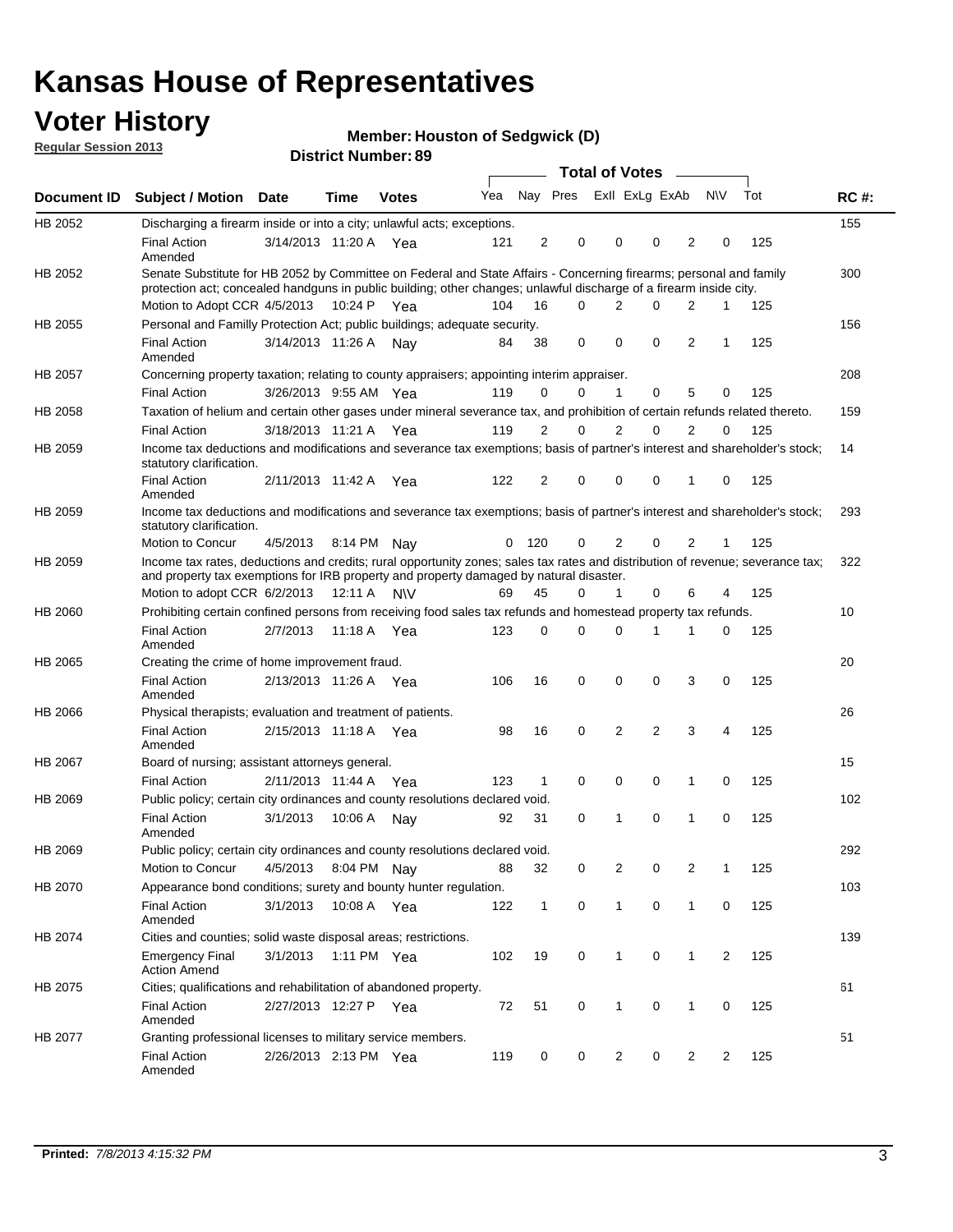## **Voter History**

**Member: Houston of Sedgwick (D)** 

**Regular Session 2013**

|             |                                                                                                                                                                                                       |                       |             | טט הסעוווטנו ועוווסו |     |              |             | <b>Total of Votes</b> |          | $\sim$         |           |     |             |
|-------------|-------------------------------------------------------------------------------------------------------------------------------------------------------------------------------------------------------|-----------------------|-------------|----------------------|-----|--------------|-------------|-----------------------|----------|----------------|-----------|-----|-------------|
| Document ID | <b>Subject / Motion Date</b>                                                                                                                                                                          |                       | <b>Time</b> | <b>Votes</b>         | Yea | Nay Pres     |             | Exll ExLg ExAb        |          |                | <b>NV</b> | Tot | <b>RC#:</b> |
| HB 2078     | Authorizing certain licensing boards to accept education, training or experience completed in the military towards licensure in<br>this state.                                                        |                       |             |                      |     |              |             |                       |          |                |           |     | 52          |
|             | <b>Final Action</b><br>Amended                                                                                                                                                                        | 2/26/2013 2:14 PM Yea |             |                      | 119 | 0            | 0           | 2                     | 0        | 2              | 2         | 125 |             |
| HB 2078     | Authorizing certain licensing boards to accept education, training or experience of military service members towards obtaining 275<br>licensure in this state.                                        |                       |             |                      |     |              |             |                       |          |                |           |     |             |
|             | Motion to adopt CCR 4/5/2013                                                                                                                                                                          |                       | 11:42 A     | Yea                  | 120 | 0            | $\mathbf 0$ | $\overline{2}$        | 0        | 3              | 0         | 125 |             |
| HB 2081     | Forfeiture of property related to violations of certain criminal acts.                                                                                                                                |                       |             |                      |     |              |             |                       |          |                |           |     | 18          |
|             | <b>Final Action</b><br>Amended                                                                                                                                                                        | 2/12/2013 11:17 A Yea |             |                      | 124 | 0            | 0           | $\Omega$              | 1        | 0              | 0         | 125 |             |
| HB 2081     | Forfeiture of property related to violations of certain criminal acts.                                                                                                                                |                       |             |                      |     |              |             |                       |          |                |           |     | 306         |
|             | Motion to adopt CCR 5/10/2013 10:38 A                                                                                                                                                                 |                       |             | Yea                  | 121 | 0            | 0           | 1                     | 1        | 2              | 0         | 125 |             |
| HB 2083     | Public employees relations boards; assessment of certain costs.                                                                                                                                       |                       |             |                      |     |              |             |                       |          |                |           |     | 104         |
|             | <b>Final Action</b><br>Amended                                                                                                                                                                        | 3/1/2013              | 10:09 A     | Nay                  | 87  | 36           | 0           | 1                     | 0        | 1              | 0         | 125 |             |
| HB 2084     | Tax credits for community services contributions; youth apprenticeship and entrepreneurship.                                                                                                          |                       |             |                      |     |              |             |                       |          |                |           |     | 105         |
|             | <b>Final Action</b><br>Amended                                                                                                                                                                        | 3/1/2013              | 10:11 A     | Yea                  | 120 | 3            | $\Omega$    |                       | 0        | $\mathbf{1}$   | 0         | 125 |             |
| HB 2084     | Tax credits for community services contributions; youth apprenticeship and entrepreneurship.                                                                                                          |                       |             |                      |     |              |             |                       |          |                |           |     | 316         |
|             | Sub Motion to Concur 5/24/2013 9:33 AM Nav                                                                                                                                                            |                       |             |                      | 5   | - 109        | $\Omega$    | 1                     | $\Omega$ | 9              | 1         | 125 |             |
| HB 2086     | Eligible infrastructure costs for tax increment financing and community improvement districts; bond repayment tax revenue<br>pledge requirements.                                                     |                       |             |                      |     |              |             |                       |          |                |           |     | 160         |
|             | <b>Final Action</b>                                                                                                                                                                                   | 3/18/2013 11:24 A     |             | Nay                  | 61  | 60           | 0           | 2                     | 0        | 2              | 0         | 125 |             |
| HB 2086     | Eligible infrastructure costs for tax increment financing and community improvement districts; bond repayment tax revenue<br>pledge requirements.                                                     |                       |             |                      |     |              |             |                       |          |                |           |     | 173         |
|             | <b>Final Action</b>                                                                                                                                                                                   | 3/19/2013 5:25 PM     |             | Nay                  | 81  | 41           | 0           | 1                     | 0        | 1              | 1         | 125 |             |
| HB 2091     | Publication of delinquent personal property tax statements.                                                                                                                                           |                       |             |                      |     |              |             |                       |          |                |           |     | 161         |
|             | <b>Final Action</b><br>Amended                                                                                                                                                                        | 3/18/2013 11:25 A     |             | Nav                  | 81  | 40           | 0           | 2                     | 0        | $\overline{2}$ | 0         | 125 |             |
| HB 2093     | Amending the crime of identity theft.                                                                                                                                                                 |                       |             |                      |     |              |             |                       |          |                |           |     | 106         |
|             | <b>Final Action</b><br>Amended                                                                                                                                                                        | 3/1/2013              | 10:12 A     | Yea                  | 123 | 0            | $\Omega$    | 1                     | 0        | 1              | 0         | 125 |             |
| HB 2093     | Senate Substitute for HB 2093 by Committee on Judiciary - Identity theft and identity fraud; unlawful acts concerning<br>computers; DNA testing and exculpatory evidence; murder in the first degree. |                       |             |                      |     |              |             |                       |          |                |           |     | 289         |
|             | Motion to Adopt CCR 4/5/2013 7:49 PM Yea                                                                                                                                                              |                       |             |                      | 118 | 2            | 0           | 2                     | 0        | 2              | 1         | 125 |             |
| HB 2094     | Student electronic privacy at public and private postsecondary educational institutions.                                                                                                              |                       |             |                      |     |              |             |                       |          |                |           |     | 164         |
|             | <b>Final Action</b><br>Amended                                                                                                                                                                        | 3/19/2013 10:33 A     |             | Yea                  | 123 | 0            | 0           | 1                     | 0        | 1              | 0         | 125 |             |
| HB 2096     | Local governmental entities and investment of public moneys.                                                                                                                                          |                       |             |                      |     |              |             |                       |          |                |           |     | 23          |
|             | <b>Final Action</b>                                                                                                                                                                                   | 2/14/2013 11:21 A     |             | Yea                  | 123 | 0            | 0           | 0                     | 0        | 1              | 1         | 125 |             |
| HB 2099     | Insurance- updating certain statutory references.                                                                                                                                                     |                       |             |                      |     |              |             |                       |          |                |           |     | 71          |
|             | <b>Final Action</b><br>Amended                                                                                                                                                                        | 2/28/2013 11:23 A     |             | Yea                  | 124 | 0            | 0           | 1                     | 0        | 0              | 0         | 125 |             |
| HB 2101     | Interstate transmission siting compact.                                                                                                                                                               |                       |             |                      |     |              |             |                       |          |                |           |     | 209         |
|             | Final Action<br>Amended                                                                                                                                                                               | 3/26/2013 9:56 AM Yea |             |                      | 118 | $\mathbf{1}$ | 0           | 1                     | 0        | 5              | 0         | 125 |             |
| HB 2105     | Substitute HB 2105 by Committee on Commerce, Labor and Economic Development - Employment security law.                                                                                                |                       |             |                      |     |              |             |                       |          |                |           |     | 107         |
|             | Final Action Sub Bill 3/1/2013                                                                                                                                                                        |                       | 10:13 A Nay |                      | 88  | 35           | 0           |                       | 0        | 1              | 0         | 125 |             |
| HB 2105     | Substitute HB 2105 by Committee on Commerce, Labor and Economic Development - Employment security law.                                                                                                |                       |             |                      |     |              |             |                       |          |                |           |     | 298         |
|             | Motion to adopt CCR 4/5/2013                                                                                                                                                                          |                       | 9:46 PM Nay |                      | 89  | 31           | 0           | 2                     | 0        | 2              | 1         | 125 |             |
| HB 2106     | Portable electronics insurance act.                                                                                                                                                                   |                       |             |                      |     |              |             |                       |          |                |           |     | 133         |
|             | <b>Emergency Final</b><br>Action                                                                                                                                                                      | 3/1/2013              | 1:03 PM Yea |                      | 117 | 4            | 0           | $\mathbf{1}$          | 0        | $\mathbf{1}$   | 2         | 125 |             |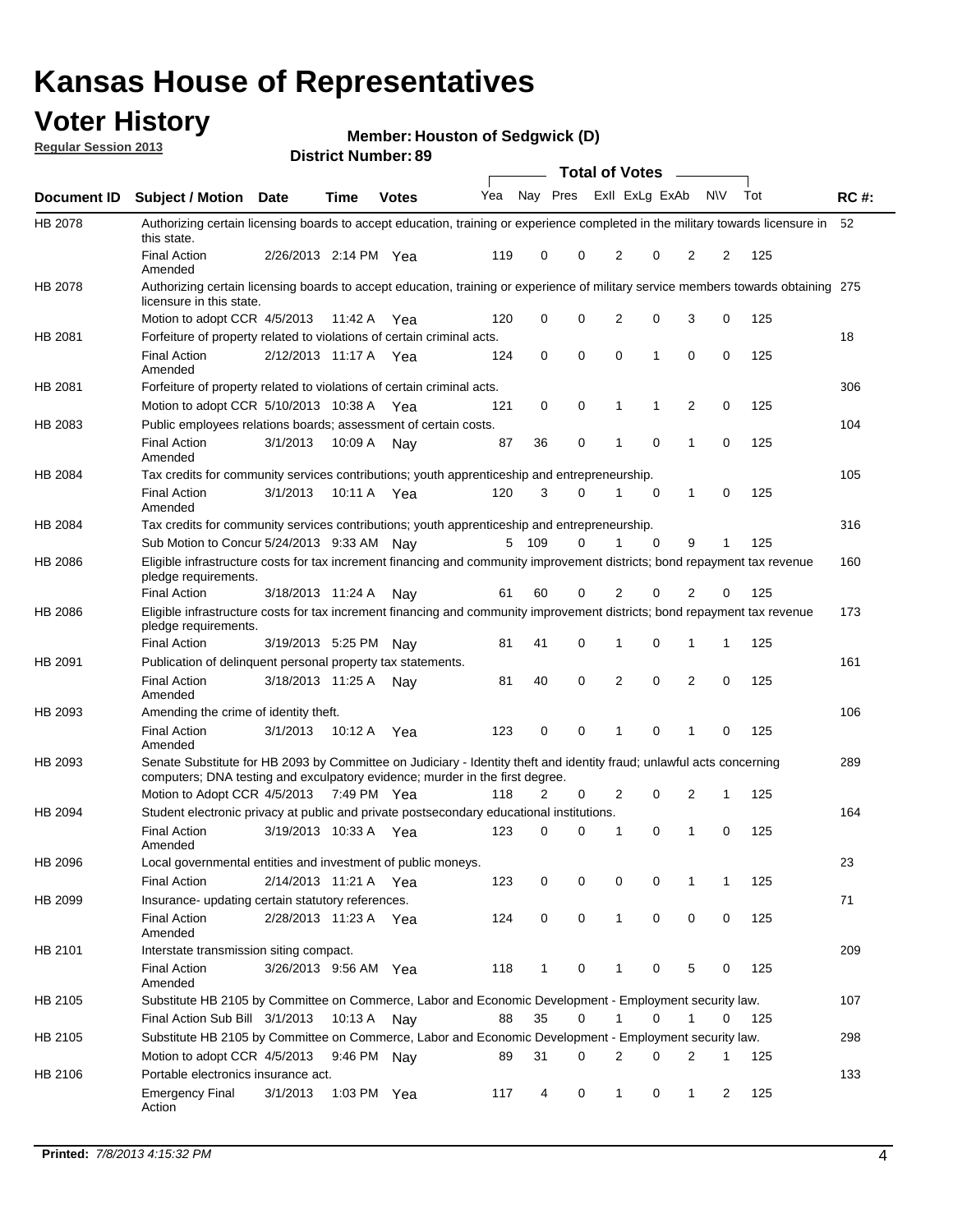## **Voter History**

**Member: Houston of Sedgwick (D)** 

**Regular Session 2013**

|             |                                                                                                                                                                                                                                                                      |                       |             |              |     |                         | <b>Total of Votes</b> |                |   | $\overline{\phantom{a}}$ |                |     |             |
|-------------|----------------------------------------------------------------------------------------------------------------------------------------------------------------------------------------------------------------------------------------------------------------------|-----------------------|-------------|--------------|-----|-------------------------|-----------------------|----------------|---|--------------------------|----------------|-----|-------------|
| Document ID | <b>Subject / Motion</b>                                                                                                                                                                                                                                              | <b>Date</b>           | <b>Time</b> | <b>Votes</b> | Yea | Nay Pres Exll ExLg ExAb |                       |                |   |                          | <b>NV</b>      | Tot | <b>RC#:</b> |
| HB 2107     | Insurance; enacting the electronic notice and document act.                                                                                                                                                                                                          |                       |             |              |     |                         |                       |                |   |                          |                |     | 134         |
|             | <b>Emergency Final</b><br><b>Action Amend</b>                                                                                                                                                                                                                        | 3/1/2013              | 1:04 PM Yea |              | 121 | 0                       | 0                     | 1              | 0 | 1                        | 2              | 125 |             |
| HB 2107     | Insurance; enacting the electronic notice and document act, return of premiums separate from the notice of adverse<br>underwriting decision, statutory updates, uninsurable health plan increase in lifetime limit, mandate lite, certain company<br>dividend plans. |                       |             |              |     |                         |                       |                |   |                          |                |     | 281         |
|             | Motion to Adopt CCR 4/5/2013                                                                                                                                                                                                                                         |                       | 4:06 PM     | Nav          | 69  | 50                      | 0                     | 2              | 0 | 3                        | 1              | 125 |             |
| HB 2109     | School finance; military pupil count.                                                                                                                                                                                                                                |                       |             |              |     |                         |                       |                |   |                          |                |     | 108         |
|             | <b>Final Action</b>                                                                                                                                                                                                                                                  | 3/1/2013              | 10:15 A     | Yea          | 104 | 19                      | 0                     | 1              | 0 | $\mathbf{1}$             | 0              | 125 |             |
| HB 2109     | Enacting the Kansas children's protection act.                                                                                                                                                                                                                       |                       |             |              |     |                         |                       |                |   |                          |                |     | 277         |
|             | Motion to Adopt CCR 4/5/2013                                                                                                                                                                                                                                         |                       | 12:31 P Yea |              | 116 | 2                       | 0                     | 2              | 0 | 3                        | 2              | 125 |             |
| HB 2112     | Campaign finance; transfer of campaign money to another candidacy.                                                                                                                                                                                                   |                       |             |              |     |                         |                       |                |   |                          |                |     | 72          |
|             | <b>Final Action</b><br>Amended                                                                                                                                                                                                                                       | 2/28/2013 11:25 A     |             | Nav          | 95  | 29                      | 0                     | 1              | 0 | 0                        | 0              | 125 |             |
| HB 2114     | Debt setoff; collection assistance fee.                                                                                                                                                                                                                              |                       |             |              |     |                         |                       |                |   |                          |                |     | 21          |
|             | <b>Final Action</b>                                                                                                                                                                                                                                                  | 2/13/2013 11:34 A     |             | Yea          | 90  | 32                      | 0                     | 0              | 0 | 3                        | 0              | 125 |             |
| HB 2115     | Relating to the employment of retired judges and justices.                                                                                                                                                                                                           |                       |             |              |     |                         |                       |                |   |                          |                |     | 73          |
|             | <b>Final Action</b>                                                                                                                                                                                                                                                  | 2/28/2013 11:27 A     |             | Yea          | 124 | 0                       | 0                     | 1              | 0 | 0                        | 0              | 125 |             |
| HB 2115     | Courts; employment of retired judges and justices; court debt setoff.                                                                                                                                                                                                |                       |             |              |     |                         |                       |                |   |                          |                |     | 309         |
|             | Motion to Adopt CCR 5/14/2013 2:14 PM Yea                                                                                                                                                                                                                            |                       |             |              | 100 | 13                      | 0                     | 1              | 0 | 9                        | $\overline{2}$ | 125 |             |
| HB 2118     | Preservation of historic property; environs authority deleted.                                                                                                                                                                                                       |                       |             |              |     |                         |                       |                |   |                          |                |     | 62          |
|             | <b>Final Action</b>                                                                                                                                                                                                                                                  | 2/27/2013 12:30 P     |             | Yea          | 99  | 24                      | 0                     | 1              | 0 | 1                        | 0              | 125 |             |
| HB 2120     | Updating provisions relating to the Kansas bureau of investigations DNA database.                                                                                                                                                                                    |                       |             |              |     |                         |                       |                |   |                          |                |     | 109         |
|             | <b>Final Action</b><br>Amended                                                                                                                                                                                                                                       | 3/1/2013              | 10:16 A     | Yea          | 121 | 2                       | 0                     | 1              | 0 | 1                        | 0              | 125 |             |
| HB 2120     | Updating provisions relating to DNA collection and DNA evidence; amending the definition of a bet for purposes of the Kansas 302<br>criminal code; sentencing for possession of a firearm during a drug felony                                                       |                       |             |              |     |                         |                       |                |   |                          |                |     |             |
|             | Motion to adopt CCR 5/9/2013 11:32 A Yea                                                                                                                                                                                                                             |                       |             |              | 74  | 49                      | 0                     | 1              | 0 | 1                        | 0              | 125 |             |
| HB 2122     | Real estate brokers and salespersons; licensing requirements; sales transaction requirements.                                                                                                                                                                        |                       |             |              |     |                         |                       |                |   |                          |                |     | 37          |
|             | <b>Final Action</b><br>Amended                                                                                                                                                                                                                                       | 2/20/2013 11:13 A Yea |             |              | 121 | 1                       | 0                     |                | 0 | 2                        | 0              | 125 |             |
| HB 2125     | Increasing real estate broker's and salesperson's license fees.                                                                                                                                                                                                      |                       |             |              |     |                         |                       |                |   |                          |                |     | 38          |
|             | <b>Final Action</b>                                                                                                                                                                                                                                                  | 2/20/2013 12:16 P     |             | Yea          | 71  | 50                      | 1                     | 0              | 0 | 0                        | 3              | 125 |             |
| HB 2128     | Open records act; exceptions.                                                                                                                                                                                                                                        |                       |             |              |     |                         |                       |                |   |                          |                |     | 74          |
|             | <b>Final Action</b><br>Amended                                                                                                                                                                                                                                       | 2/28/2013 11:28 A     |             | Yea          | 124 | 0                       | 0                     | 1              | 0 | 0                        | 0              | 125 |             |
| HB 2128     | Open records act; exceptions.                                                                                                                                                                                                                                        |                       |             |              |     |                         |                       |                |   |                          |                |     | 259         |
|             | Motion to Concur                                                                                                                                                                                                                                                     | 4/3/2013              |             | 10:29 A ExAb | 119 | 0                       | 0                     | 1              | 0 | 3                        | $\overline{2}$ | 125 |             |
| HB 2130     | Elections; petition circulators.                                                                                                                                                                                                                                     |                       |             |              |     |                         |                       |                |   |                          |                |     | 30          |
|             | <b>Final Action</b>                                                                                                                                                                                                                                                  | 2/18/2013 11:17 A     |             | Yea          | 118 | $\mathbf{1}$            | 0                     | 2              | 0 | 4                        | 0              | 125 |             |
| HB 2135     | Property tax exemption; military housing.                                                                                                                                                                                                                            |                       |             |              |     |                         |                       |                |   |                          |                |     | 162         |
|             | <b>Final Action</b>                                                                                                                                                                                                                                                  | 3/18/2013 11:27 A     |             | Yea          | 117 | 4                       | 0                     | $\overline{2}$ | 0 | $\overline{2}$           | 0              | 125 |             |
| HB 2138     | Repealing statutes related to oil and gas.                                                                                                                                                                                                                           |                       |             |              |     |                         |                       |                |   |                          |                |     | 53          |
|             | <b>Final Action</b>                                                                                                                                                                                                                                                  | 2/26/2013 2:16 PM Yea |             |              | 119 | 0                       | 0                     | $\overline{2}$ | 0 | $\overline{2}$           | 2              | 125 |             |
|             | Amended                                                                                                                                                                                                                                                              |                       |             |              |     |                         |                       |                |   |                          |                |     |             |
| HB 2139     | Canceled warrants.                                                                                                                                                                                                                                                   |                       |             |              |     |                         |                       |                |   |                          |                |     | 75          |
|             | <b>Final Action</b><br>Amended                                                                                                                                                                                                                                       | 2/28/2013 11:30 A     |             | Nay          | 99  | 25                      | 0                     | $\mathbf{1}$   | 0 | 0                        | 0              | 125 |             |
| HB 2139     | Canceled warrants.                                                                                                                                                                                                                                                   |                       |             |              |     |                         |                       |                |   |                          |                |     | 266         |
|             | Motion to Concur                                                                                                                                                                                                                                                     | 4/4/2013              | 2:40 PM     | Yea          | 114 | 8                       | 0                     | 1              | 0 | 2                        | 0              | 125 |             |
| HB 2140     | Repealing K.S.A. 72-60b03                                                                                                                                                                                                                                            |                       |             |              |     |                         |                       |                |   |                          |                |     | 39          |
|             | <b>Final Action</b>                                                                                                                                                                                                                                                  | 2/20/2013 12:17 P     |             | Yea          | 122 | 0                       | 0                     | 0              | 0 | 0                        | 3              | 125 |             |
|             |                                                                                                                                                                                                                                                                      |                       |             |              |     |                         |                       |                |   |                          |                |     |             |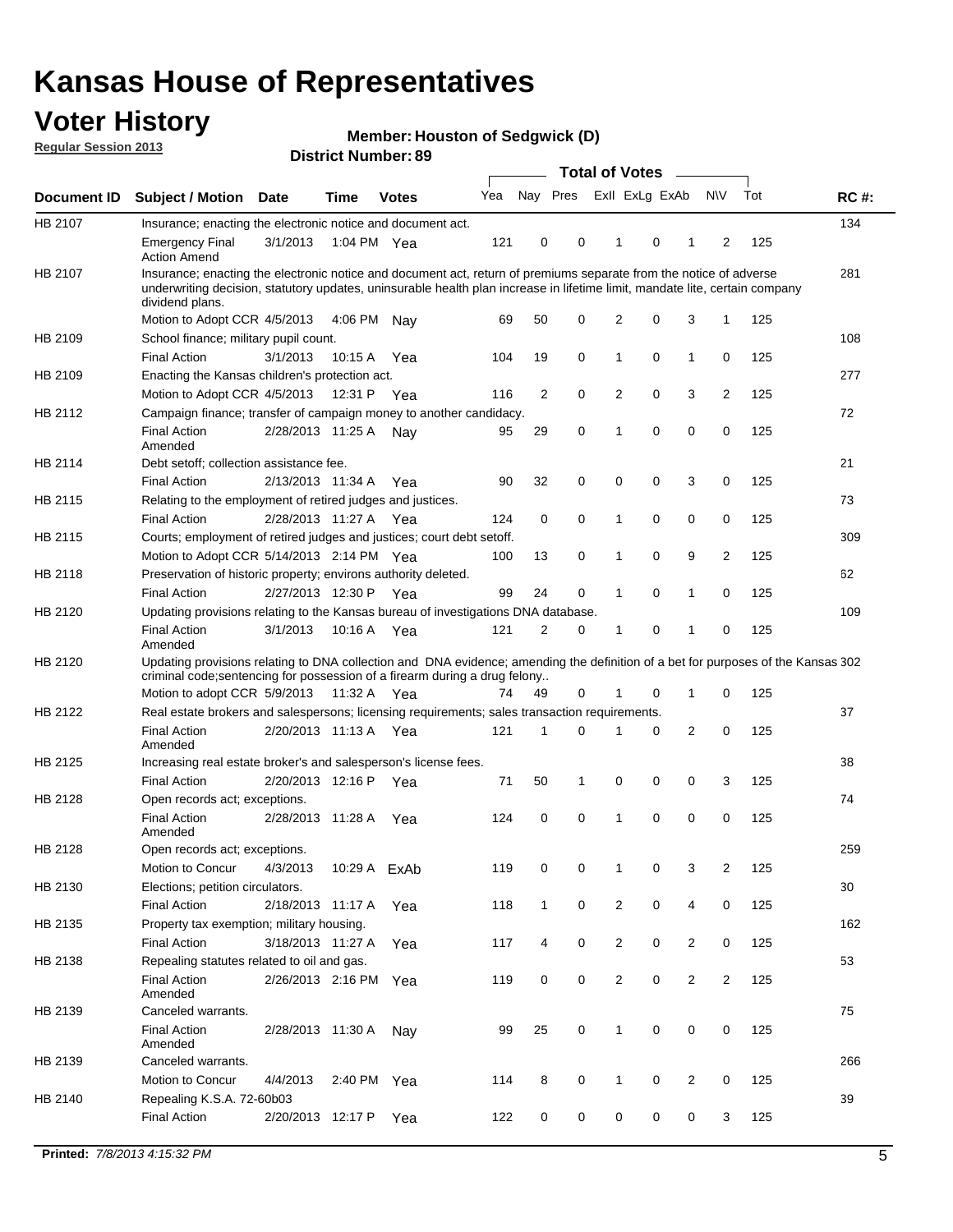## **Voter History**

**Member: Houston of Sedgwick (D)** 

**Regular Session 2013**

|             |                                                                                                                                              |          |                       |              |     |             | <b>Total of Votes</b>   |              |   | $\sim$         |           |     |             |
|-------------|----------------------------------------------------------------------------------------------------------------------------------------------|----------|-----------------------|--------------|-----|-------------|-------------------------|--------------|---|----------------|-----------|-----|-------------|
| Document ID | <b>Subject / Motion Date</b>                                                                                                                 |          | Time                  | <b>Votes</b> | Yea |             | Nay Pres ExII ExLg ExAb |              |   |                | <b>NV</b> | Tot | <b>RC#:</b> |
| HB 2141     | Repealer; elections process for certain unified school districts.                                                                            |          |                       |              |     |             |                         |              |   |                |           |     | 24          |
|             | <b>Final Action</b>                                                                                                                          |          | 2/14/2013 11:23 A Yea |              | 123 | 0           | 0                       | 0            | 0 | 1              | 1         | 125 |             |
| HB 2142     | Certain educational statutes concerning USD land transfers and higher education loan and grant programs.                                     |          |                       |              |     |             |                         |              |   |                |           |     | 40          |
|             | <b>Final Action</b>                                                                                                                          |          | 2/20/2013 12:19 P Yea |              | 122 | 0           | 0                       | $\Omega$     | 0 | $\Omega$       | 3         | 125 |             |
| HB 2143     | Repealing outdated provisions relating to the purchase of certain real estate by the department of corrections.                              |          |                       |              |     |             |                         |              |   |                |           |     | 34          |
|             | <b>Final Action</b>                                                                                                                          |          | 2/20/2013 11:09 A Yea |              | 122 | 0           | 0                       | 1            | 0 | $\overline{2}$ | 0         | 125 |             |
| HB 2144     | Repealing unnecessary statutes relating to juveniles.                                                                                        |          |                       |              |     |             |                         |              |   |                |           |     | 76          |
|             | <b>Final Action</b>                                                                                                                          |          | 2/28/2013 11:32 A Yea |              | 124 | $\mathbf 0$ | 0                       | 1            | 0 | 0              | 0         | 125 |             |
| HB 2145     | Repealing K.S.A. 75-5028; concerning the sale of real estate by the secretary of transportation.                                             |          |                       |              |     |             |                         |              |   |                |           |     | 35          |
|             | <b>Final Action</b>                                                                                                                          |          | 2/20/2013 11:11 A Yea |              | 122 | 0           | 0                       | 1            | 0 | 2              | 0         | 125 |             |
| HB 2146     | Repealing the cancer drug repository program K.S.A. 2012 Supp. 65-1664 through 65-1667 and amending K.S.A. 2012 Supp. 77<br>65-1636.         |          |                       |              |     |             |                         |              |   |                |           |     |             |
|             | <b>Final Action</b>                                                                                                                          |          | 2/28/2013 11:33 A     | Yea          | 124 | 0           | 0                       | 1            | 0 | 0              | 0         | 125 |             |
| HB 2147     | Repealer; use of metric system on certain road signs and markers, moving of heavy vehicles on bridges or culverts, interstate 94<br>bridges. |          |                       |              |     |             |                         |              |   |                |           |     |             |
|             | <b>Final Action</b>                                                                                                                          | 3/1/2013 |                       | 9:52 AM Yea  | 123 | $\mathbf 0$ | 0                       |              | 0 | 1              | 0         | 125 |             |
| HB 2148     | Repealers; postsecondary education scholarship provisions.                                                                                   |          |                       |              |     |             |                         |              |   |                |           |     | 41          |
|             | <b>Final Action</b>                                                                                                                          |          | 2/20/2013 12:21 P     | Nav          | 106 | 16          | 0                       | $\mathbf 0$  | 0 | $\mathbf 0$    | 3         | 125 |             |
| HB 2149     | Repealers; postsecondary education student loans and tuition grants.                                                                         |          |                       |              |     |             |                         |              |   |                |           |     | 42          |
|             | <b>Final Action</b>                                                                                                                          |          | 2/20/2013 12:22 P     | Nay          | 108 | 14          | 0                       | 0            | 0 | $\Omega$       | 3         | 125 |             |
| HB 2149     | Repealing a \$500,000 transfer from highway patrol training center fund to the state general fund.                                           |          |                       |              |     |             |                         |              |   |                |           |     | 314         |
|             | Motion to Concur                                                                                                                             |          | 5/23/2013 10:22 A Yea |              | 113 | 0           | 0                       |              | 0 | 8              | 3         | 125 |             |
| HB 2150     | Repealers; workforce development loan program act.                                                                                           |          |                       |              |     |             |                         |              |   |                |           |     | 78          |
|             | <b>Final Action</b>                                                                                                                          |          | 2/28/2013 11:34 A     | Nav          | 94  | 30          | 0                       | 1            | 0 | 0              | 0         | 125 |             |
| HB 2150     | Senate Substitute for HB 2150 by Committee on Commerce--Concerning the Kansas employment first oversight commission.                         |          |                       |              |     |             |                         |              |   |                |           |     | 267         |
|             | Motion to Concur                                                                                                                             |          | 4/4/2013 2:44 PM Yea  |              | 110 | 12          | 0                       | 1            | 0 | 2              | 0         | 125 |             |
| HB 2151     | Repealers; report on medically underserved areas of the state.                                                                               |          |                       |              |     |             |                         |              |   |                |           |     | 63          |
|             | <b>Final Action</b>                                                                                                                          |          | 2/27/2013 12:31 P     | Yea          | 123 | 0           | 0                       | 1            | 0 | 1              | 0         | 125 |             |
| HB 2152     | Repealer: uniform land sales practices act.                                                                                                  |          |                       |              |     |             |                         |              |   |                |           |     | 36          |
|             | <b>Final Action</b>                                                                                                                          |          | 2/20/2013 11:12 A     | Yea          | 122 | 0           | 0                       | 1            | 0 | 2              | 0         | 125 |             |
| HB 2153     | Unused medications act; dontating entities.                                                                                                  |          |                       |              |     |             |                         |              |   |                |           |     | 64          |
|             | <b>Final Action</b><br>Amended                                                                                                               |          | 2/27/2013 12:33 P     | Yea          | 123 | 0           | 0                       | 1            | 0 | $\mathbf{1}$   | 0         | 125 |             |
| HB 2154     | Senate Substitute for HB 2154 by Committee on Public Health and Welfare--Cosmetology; relating to licensure and renewal of 31                |          |                       |              |     |             |                         |              |   |                |           |     |             |
|             | persons, salons and clinics.<br><b>Final Action</b><br>Amended                                                                               |          | 2/18/2013 11:19 A     | Yea          | 119 | 0           | 0                       | 2            | 0 | 4              | 0         | 125 |             |
| HB 2155     | Cosmetology; relating to licensure and renewal.                                                                                              |          |                       |              |     |             |                         |              |   |                |           |     | 32          |
|             | <b>Final Action</b><br>Amended                                                                                                               |          | 2/18/2013 11:21 A Yea |              | 119 | 0           | 0                       | 2            | 0 |                | 0         | 125 |             |
| HB 2156     | Repealers; school finance; area vocational school fund; local effort as applied to U.S.D. No. 450                                            |          |                       |              |     |             |                         |              |   |                |           |     | 43          |
|             | <b>Final Action</b>                                                                                                                          |          | 2/20/2013 12:23 P     | Yea          | 122 | 0           | 0                       | 0            | 0 | 0              | 3         | 125 |             |
| HB 2160     | Quality care assessment on skilled nursing care facilities.                                                                                  |          |                       |              |     |             |                         |              |   |                |           |     | 144         |
|             | <b>Final Action</b>                                                                                                                          | 3/7/2013 | 12:13 P               | Nav          | 100 | 21          | 0                       | 1            | 0 | 3              | 0         | 125 |             |
| HB 2162     | Prohibition on use of state appropriated moneys to lobby relating to gun control at federal, state and local ogvernment level.               |          |                       |              |     |             |                         |              |   |                |           |     | 79          |
|             | <b>Final Action</b><br>Amended                                                                                                               |          | 2/28/2013 11:36 A Yea |              | 120 | 4           | 0                       | 1            | 0 | 0              | 0         | 125 |             |
| HB 2162     | Prohibition on use of state appropriated moneys to lobby at federal, state and local government levels relating to gun control.              |          |                       |              |     |             |                         |              |   |                |           |     | 312         |
|             | Motion to adopt CCR 5/21/2013 2:52 PM Nay                                                                                                    |          |                       |              | 83  | 28          | 0                       |              | 0 | 13             | 0         | 125 |             |
| HB 2163     | Relating to garnishment proceedings.                                                                                                         |          |                       |              |     |             |                         |              |   |                |           |     | 80          |
|             | <b>Final Action</b>                                                                                                                          |          | 2/28/2013 11:37 A     | Yea          | 124 | 0           | 0                       | $\mathbf{1}$ | 0 | 0              | 0         | 125 |             |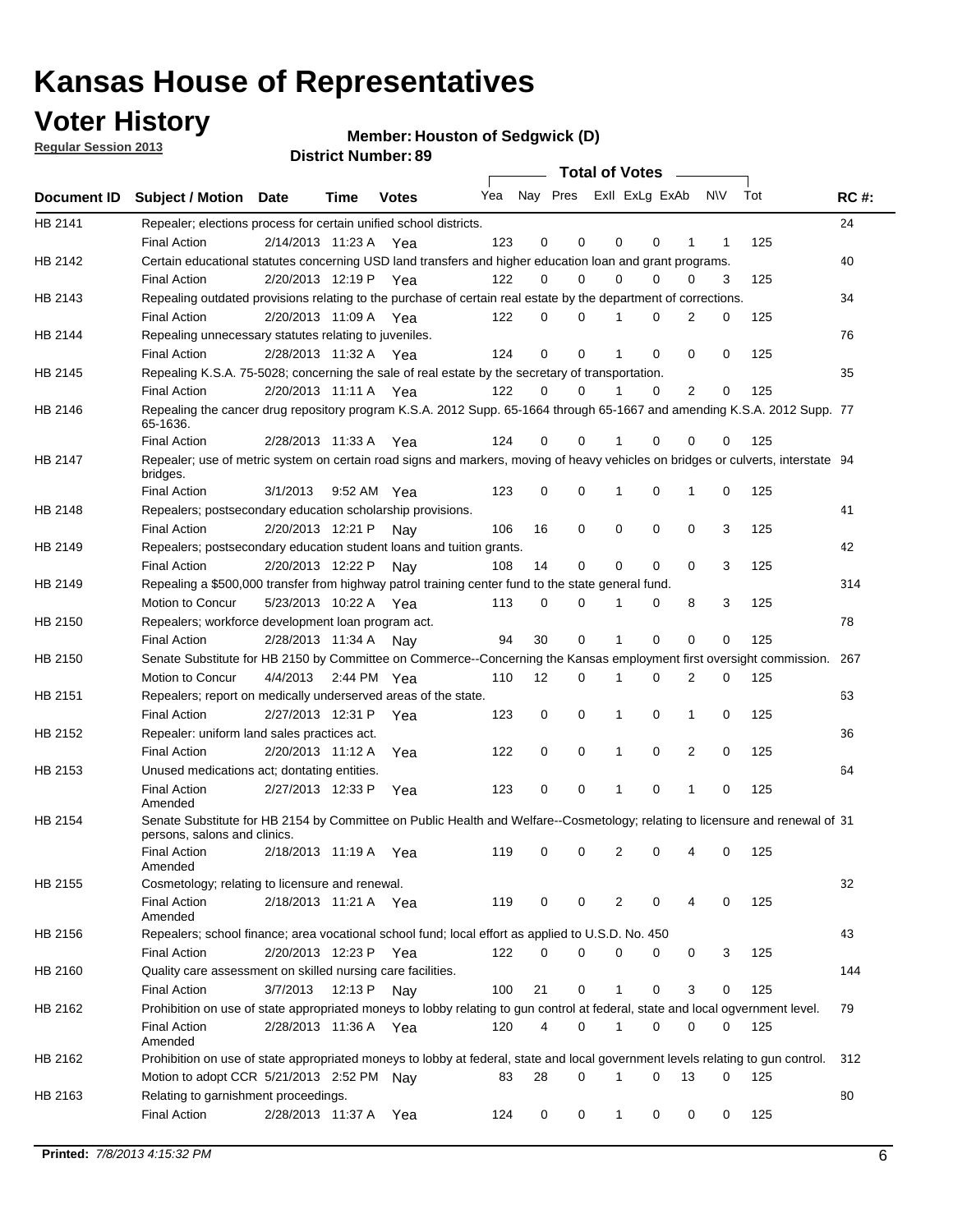## **Voter History**

**Member: Houston of Sedgwick (D)** 

**Regular Session 2013**

|                |                                                                                                                                                                                                                                    |                       |             |              |     |          |          | <b>Total of Votes</b> |   |              |              |     |             |
|----------------|------------------------------------------------------------------------------------------------------------------------------------------------------------------------------------------------------------------------------------|-----------------------|-------------|--------------|-----|----------|----------|-----------------------|---|--------------|--------------|-----|-------------|
| Document ID    | Subject / Motion Date                                                                                                                                                                                                              |                       | Time        | <b>Votes</b> | Yea | Nay Pres |          | Exll ExLg ExAb        |   |              | <b>NV</b>    | Tot | <b>RC#:</b> |
| <b>HB 2164</b> | Relating to jurors; information disqualifying prospective juror from jury service.                                                                                                                                                 |                       |             |              |     |          |          |                       |   |              |              |     | 47          |
|                | <b>Final Action</b>                                                                                                                                                                                                                | 2/25/2013 12:12 P     |             | Nav          | 75  | 45       | 0        | 0                     | 0 | 0            | 5            | 125 |             |
|                | Amended                                                                                                                                                                                                                            |                       |             |              |     |          |          |                       |   |              |              |     |             |
| HB 2164        | Juries and grand juries.                                                                                                                                                                                                           |                       |             |              |     |          |          |                       |   |              |              |     | 284         |
|                | Motion to Adopt CCR 4/5/2013                                                                                                                                                                                                       |                       |             | 5:53 PM Yea  | 92  | 28       | 0        | 2                     | 0 | 2            | $\mathbf{1}$ | 125 |             |
| HB 2166        | Sub HB 2166 by Committee on Judiciary -- Relating to the medical assistance recovery program.                                                                                                                                      |                       |             |              |     |          |          |                       |   |              |              |     | 165         |
|                | Final Action Sub Bill 3/19/2013 10:34 A Yea<br>Amended                                                                                                                                                                             |                       |             |              | 112 | 11       | 0        |                       | 0 | 1            | 0            | 125 |             |
| HB 2167        | Establishing Native American legislative day at the capitol.                                                                                                                                                                       |                       |             |              |     |          |          |                       |   |              |              |     | 54          |
|                | <b>Final Action</b>                                                                                                                                                                                                                | 2/26/2013 2:17 PM Yea |             |              | 119 | 0        | 0        | 2                     | 0 | 2            | 2            | 125 |             |
| HB 2167        | Senate Substitute for HB 2167 by Committee on Federal and State Affairs -- Concerning fireworks; regulations thereof.                                                                                                              |                       |             |              |     |          |          |                       |   |              |              |     | 261         |
|                | Motion to Concur                                                                                                                                                                                                                   | 4/4/2013 11:11 A Yea  |             |              | 100 | 23       | $\Omega$ |                       | 0 | 1            | $\Omega$     | 125 |             |
| HB 2169        | Allowing for proceedings to determine final disposition of prisoner's pending probation revocations.                                                                                                                               |                       |             |              |     |          |          |                       |   |              |              |     | 49          |
|                | <b>Final Action</b>                                                                                                                                                                                                                | 2/26/2013 2:10 PM Yea |             |              | 119 | $\Omega$ | $\Omega$ | 0                     | 0 | 0            | 6            | 125 |             |
| HB 2170        | Concerning sentencing dispositions, probation and postrelease supervision.                                                                                                                                                         |                       |             |              |     |          |          |                       |   |              |              |     | 110         |
|                | <b>Final Action</b><br>Amended                                                                                                                                                                                                     | 3/1/2013              | 10:23 A Yea |              | 79  | 44       | 0        | 1                     | 0 | $\mathbf{1}$ | 0            | 125 |             |
| HB 2170        | Concerning sentencing dispositions, probation and postrelease supervision.                                                                                                                                                         |                       |             |              |     |          |          |                       |   |              |              |     | 256         |
|                | Motion to Concur                                                                                                                                                                                                                   | 4/1/2013              | 10:54 A     | Nav          | 75  | 44       | 0        | 1                     | 0 | 2            | 3            | 125 |             |
| HB 2172        | Cemeteries; cemetery corporations and cemetery merchandise.                                                                                                                                                                        |                       |             |              |     |          |          |                       |   |              |              |     | 81          |
|                | <b>Final Action</b><br>Amended                                                                                                                                                                                                     | 2/28/2013 11:38 A     |             | Yea          | 124 | 0        | 0        | 1                     | 0 | 0            | 0            | 125 |             |
| HB 2176        | The Eisenhower foundation license plate.                                                                                                                                                                                           |                       |             |              |     |          |          |                       |   |              |              |     | 57          |
|                | <b>Final Action</b>                                                                                                                                                                                                                | 2/27/2013 12:11 P     |             | Yea          | 112 | 11       | 0        | 0                     | 0 |              |              | 125 |             |
| HB 2177        | Relating to motor carriers; concerning safety rules and regulations; certificates of convenience and necessity; transportation of 55<br>certain materials.                                                                         |                       |             |              |     |          |          |                       |   |              |              |     |             |
|                | <b>Final Action</b><br>Amended                                                                                                                                                                                                     | 2/26/2013 2:18 PM Yea |             |              | 119 | 0        | 0        | 2                     | 0 | 2            | 2            | 125 |             |
| HB 2179        | Amending the secretary of labor's role of taking assignment of wage claims.                                                                                                                                                        |                       |             |              |     |          |          |                       |   |              |              |     | 111         |
|                | <b>Final Action</b><br>Amended                                                                                                                                                                                                     | 3/1/2013              | 10:24 A     | Nav          | 87  | 36       | 0        | 1                     | 0 | 1            | 0            | 125 |             |
| HB 2181        | Authorizing licensing bodies to accept certain online distance education courses towards licensure for military service member 55<br>applicants                                                                                    |                       |             |              |     |          |          |                       |   |              |              |     |             |
|                | <b>Final Action</b>                                                                                                                                                                                                                | 2/27/2013 12:34 P     |             | Yea          | 123 | 0        | 0        | 1                     | 0 | 1            | 0            | 125 |             |
| HB 2182        | Relating to grand juries.                                                                                                                                                                                                          |                       |             |              |     |          |          |                       |   |              |              |     | 152         |
|                | <b>Final Action</b><br>Amended                                                                                                                                                                                                     | 3/13/2013 11:20 A     |             | Nav          | 100 | 24       | 0        | 0                     | 0 | 1            | 0            | 125 |             |
| HB 2183        | Substitute HB 2183 by Committee on Health and Human Services - - designation and control of infectious and contagious<br>diseases.                                                                                                 |                       |             |              |     |          |          |                       |   |              |              |     | 112         |
|                | Final Action Sub Bill 3/1/2013<br>Amended                                                                                                                                                                                          |                       |             | 10:26 A Yea  | 122 | 1        | 0        | $\mathbf{1}$          | 0 | 1            | 0            | 125 |             |
| HB 2183        | Substitute HB 2183 by Committee on Health and Human Services -- department of health and environment statutory duties<br>and functions, infectious and contagious diseases, laboratory services, health information technology and |                       |             |              |     |          |          |                       |   |              |              |     | 297         |
|                | Motion to Adopt CCR 4/5/2013                                                                                                                                                                                                       |                       |             | 9:37 PM Yea  | 120 | 0        | $\Omega$ | $\overline{2}$        | 0 | 2            | $\mathbf{1}$ | 125 |             |
| HB 2185        | Consolidation of citites and counties; dual majority vote.                                                                                                                                                                         |                       |             |              |     |          |          |                       |   |              |              |     | 113         |
|                | <b>Final Action</b><br>Amended                                                                                                                                                                                                     | 3/1/2013              |             | 10:27 A Yea  | 119 | 4        | 0        | 1                     | 0 | 1            | 0            | 125 |             |
| HB 2193        | Public facilities; accessiblity standards for disabled persons.                                                                                                                                                                    |                       |             |              |     |          |          |                       |   |              |              |     | 145         |
|                | <b>Final Action</b>                                                                                                                                                                                                                | 3/7/2013              | 12:14 P Yea |              | 121 | 0        | 0        | 1                     | 0 | 3            | 0            | 125 |             |
| HB 2195        | Claims against the state; 2012 Joint Committee recommendations.                                                                                                                                                                    |                       |             |              |     |          |          |                       |   |              |              |     | 146         |
|                | <b>Final Action</b><br>Amended                                                                                                                                                                                                     | 3/7/2013              | 12:16 P Nay |              | 110 | 10       | 0        | $\mathbf 1$           | 0 | 3            | $\mathbf{1}$ | 125 |             |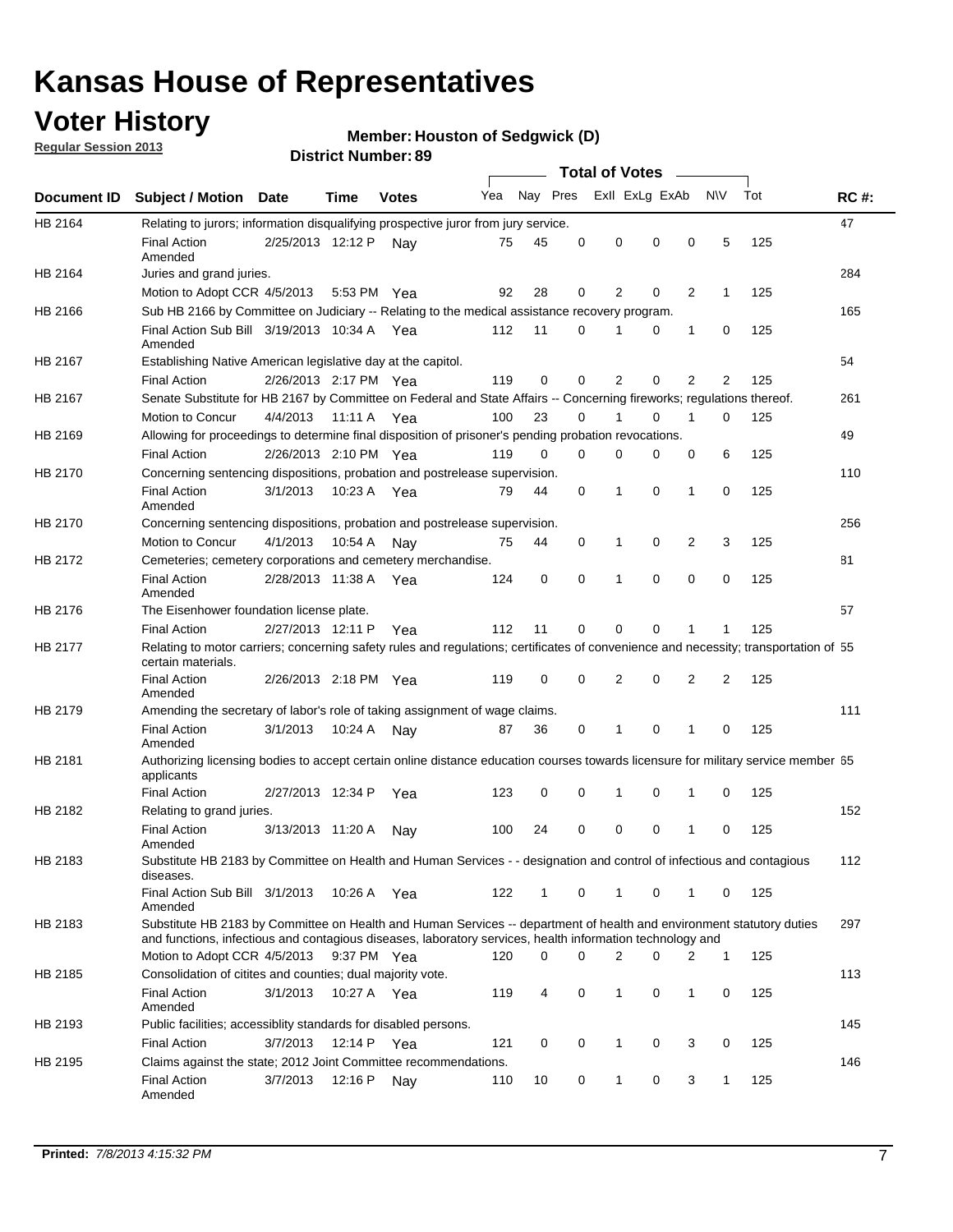## **Voter History**

**Member: Houston of Sedgwick (D)** 

**Regular Session 2013**

|             |                                                                                                                                                                                                                |                       |             |              |     |              |   | <b>Total of Votes</b> |             |                |                |     |             |
|-------------|----------------------------------------------------------------------------------------------------------------------------------------------------------------------------------------------------------------|-----------------------|-------------|--------------|-----|--------------|---|-----------------------|-------------|----------------|----------------|-----|-------------|
| Document ID | <b>Subject / Motion Date</b>                                                                                                                                                                                   |                       | Time        | <b>Votes</b> | Yea | Nay Pres     |   | Exll ExLg ExAb        |             |                | <b>NV</b>      | Tot | <b>RC#:</b> |
| HB 2197     | Kansas state high school activities association; membership of board of directors and executive board.                                                                                                         |                       |             |              |     |              |   |                       |             |                |                |     | 249         |
|             | <b>Emergency Final</b><br><b>Action Amend</b>                                                                                                                                                                  | 3/26/2013 8:46 PM     |             | Nav          | 69  | 53           | 0 | 1                     | 0           | 2              | 0              | 125 |             |
| HB 2199     | Second amendment protection act.                                                                                                                                                                               |                       |             |              |     |              |   |                       |             |                |                |     | 157         |
|             | <b>Final Action</b><br>Amended                                                                                                                                                                                 | 3/14/2013 11:34 A     |             | Nay          | 94  | 29           | 0 | 0                     | 0           | 2              | 0              | 125 |             |
| HB 2199     | Senate Substitute for HB 2199 by Committee on Federal and State Affairs--Secretary of Administration; successor; diretor of<br>accounts and reports; certain rules and regulations; Kansas liquor control act. |                       |             |              |     |              |   |                       |             |                |                |     | 313         |
|             | Motion to adopt CCR 5/22/2013 2:17 PM Nav                                                                                                                                                                      |                       |             |              | 89  | 23           | 0 | 1                     | 0           | 12             | 0              | 125 |             |
| HB 2200     | Executive chief information technology officer; office of information tehcnology services.                                                                                                                     |                       |             |              |     |              |   |                       |             |                |                |     | 114         |
|             | <b>Final Action</b><br>Amended                                                                                                                                                                                 | 3/1/2013              | 10:28 A     | Yea          | 121 | 2            | 0 | 1                     | 0           | 1              | 0              | 125 |             |
| HB 2201     | Telecommunications; regulation by the state corporation commission and distributions from the Kansas universal service<br>fund.                                                                                |                       |             |              |     |              |   |                       |             |                |                |     | 33          |
|             | <b>Final Action</b><br>Amended                                                                                                                                                                                 | 2/18/2013 11:24 A Yea |             |              | 118 | $\mathbf{1}$ | 0 | $\overline{2}$        | 0           | 4              | 0              | 125 |             |
| HB 2201     | Telecommunications; regulation by the state corporation commission and distributions from the Kansas universal service<br>fund.                                                                                |                       |             |              |     |              |   |                       |             |                |                |     | 278         |
|             | Motion to Adopt CCR 4/5/2013                                                                                                                                                                                   |                       | 12:57 P     | Yea          | 99  | 20           | 0 | 2                     | 0           | 3              | 1              | 125 |             |
| HB 2202     | Providing automatic relief from certain motor carrier restrictions upon the governor's declaration of emergency.                                                                                               |                       |             |              |     |              |   |                       |             |                |                |     | 44          |
|             | <b>Final Action</b><br>Amended                                                                                                                                                                                 | 2/20/2013 12:25 P     |             | Yea          | 122 | 0            | 0 | 0                     | 0           | 0              | 3              | 125 |             |
| HB 2203     | Relating to exercise of religion.                                                                                                                                                                              |                       |             |              |     |              |   |                       |             |                |                |     | 115         |
|             | <b>Final Action</b><br>Amended                                                                                                                                                                                 | 3/1/2013              |             | 10:31 A Yea  | 109 | 14           | 0 | 1                     | 0           | 1              | 0              | 125 |             |
| HB 2203     | Relating to exercise of religion.                                                                                                                                                                              |                       |             |              |     |              |   |                       |             |                |                |     | 200         |
|             | Motion to Concur                                                                                                                                                                                               | 3/25/2013 9:41 AM     |             | Yea          | 109 | 12           | 0 | 2                     | 0           | 2              | 0              | 125 |             |
| HB 2204     | Relating to redemption of real property.                                                                                                                                                                       |                       |             |              |     |              |   |                       |             |                |                |     | 116         |
|             | <b>Final Action</b><br>Amended                                                                                                                                                                                 | 3/1/2013              | 10:32 A     | Yea          | 123 | 0            | 0 | 1                     | $\mathbf 0$ | $\mathbf{1}$   | $\mathbf 0$    | 125 |             |
| HB 2204     | Extending the judicial branch surcharge for two years.                                                                                                                                                         |                       |             |              |     |              |   |                       |             |                |                |     | 308         |
|             | Motion to adopt CCR 5/13/2013 10:38 A Yea                                                                                                                                                                      |                       |             |              | 121 | 1            | 0 | 0                     | 0           | 3              | 0              | 125 |             |
| HB 2205     | Adoption hearings; time and waiver of notice.                                                                                                                                                                  |                       |             |              |     |              |   |                       |             |                |                |     | 117         |
|             | <b>Final Action</b><br>Amended                                                                                                                                                                                 | 3/1/2013              | 10:33 A Yea |              | 123 | 0            | 0 | 1                     | 0           | 1              | 0              | 125 |             |
| HB 2207     | Substitute HB 2207 by Committee on Agriculture and Natural Resources--Amending provisions relating to the regulation and<br>certification of animal feeding facilities.                                        |                       |             |              |     |              |   |                       |             |                |                |     | 56          |
|             | Final Action Sub Bill 2/26/2013 2:20 PM Yea                                                                                                                                                                    |                       |             |              | 119 | 0            | 0 | 2                     | 0           | $\overline{2}$ | $\overline{2}$ | 125 |             |
| HB 2207     | Substitute HB 2207 by Committee on Agriculture and Natural Resources--Amending provisions relating to the regulation and 257<br>certification of animal feeding facilities.                                    |                       |             |              |     |              |   |                       |             |                |                |     |             |
|             | Motion to Concur                                                                                                                                                                                               | 4/1/2013              | 2:23 PM Yea |              | 119 | 0            | 0 | 1                     | 0           | 3              | 2              | 125 |             |
| HB 2209     | Amendments to the Kansas offender registration act.                                                                                                                                                            |                       |             |              |     |              |   |                       |             |                |                |     | 66          |
|             | <b>Final Action</b><br>Amended                                                                                                                                                                                 | 2/27/2013 12:35 P Yea |             |              | 123 | 0            | 0 | $\mathbf{1}$          | 0           | $\mathbf{1}$   | 0              | 125 |             |
| HB 2210     | Elections; change of party affiliation.                                                                                                                                                                        |                       |             |              |     |              |   |                       |             |                |                |     | 132         |
|             | <b>Emergency Final</b><br><b>Action Amend</b>                                                                                                                                                                  | 3/1/2013              | 1:02 PM Nay |              | 72  | 49           | 0 | 1                     | 0           | 1              | 2              | 125 |             |
| HB 2212     | Concerning the requirements to receiving a service grant through the veterans claims assistance program.                                                                                                       |                       |             |              |     |              |   |                       |             |                |                |     | 118         |
|             | <b>Final Action</b>                                                                                                                                                                                            | 3/1/2013              | 10:34 A Yea |              | 123 | 0            | 0 | $\mathbf{1}$          | 0           | 1              | 0              | 125 |             |
| HB 2213     | Member elections and retirement benefit determinations and one-time payments under KPERS act of 2015.                                                                                                          |                       |             |              |     |              |   |                       |             |                |                |     | 27          |
|             | <b>Final Action</b><br>Amended                                                                                                                                                                                 | 2/15/2013 11:19 A Yea |             |              | 115 | 0            | 0 | 2                     | 2           | 3              | 3              | 125 |             |
| HB 2213     | Member elections and retirement benefit determinations and one-time payments under KPERS act of 2015.                                                                                                          |                       |             |              |     |              |   |                       |             |                |                |     | 311         |
|             | Motion to adopt CCR 5/20/2013 2:11 PM Yea                                                                                                                                                                      |                       |             |              | 104 | 0            | 0 | 1                     | 0           | 16             | 4              | 125 |             |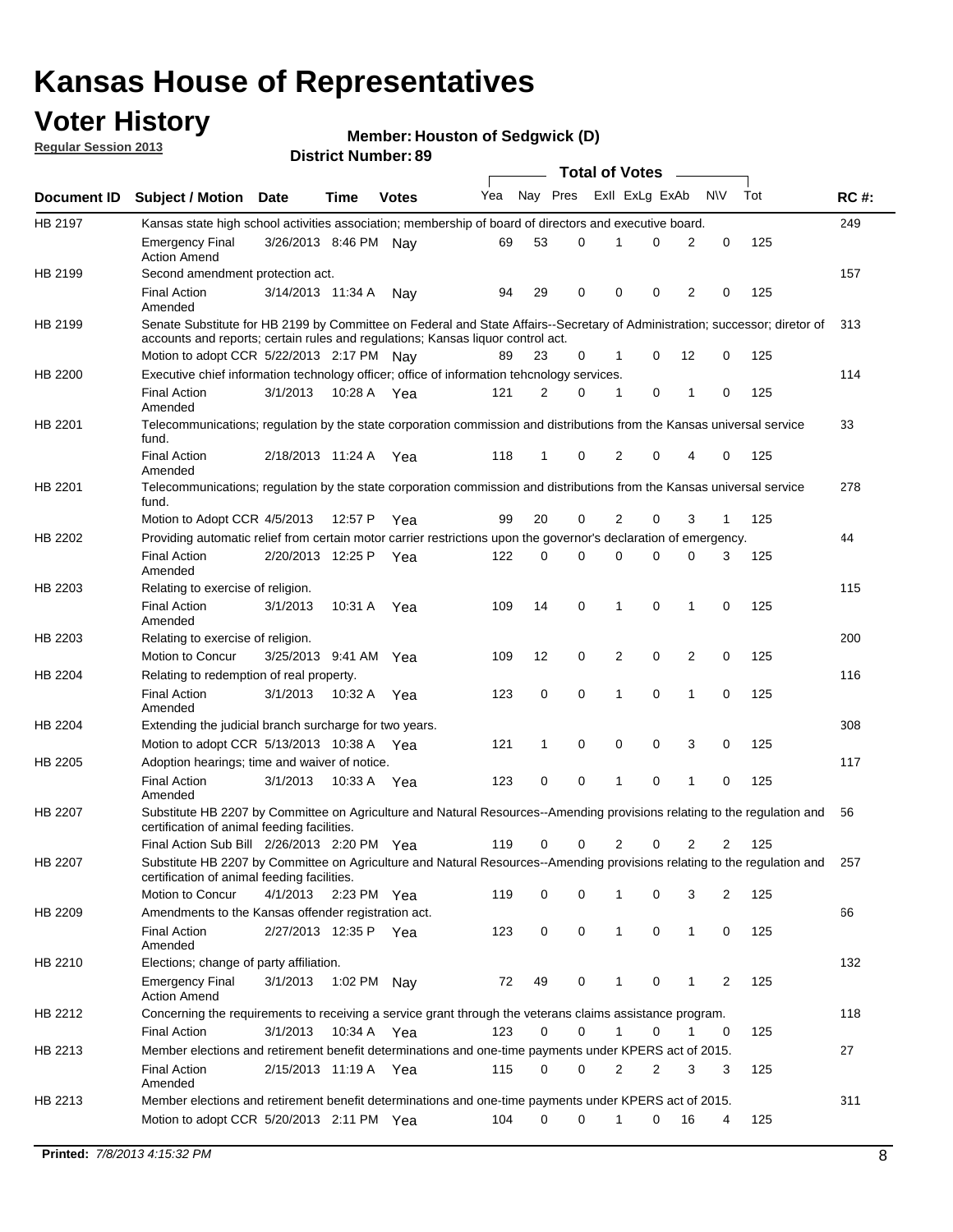## **Voter History**

**Member: Houston of Sedgwick (D)** 

**Regular Session 2013**

|                    |                                                                                                                                                                                                       |                   |         | טט הסעוווטנו ועוווטכו |              |    |   | <b>Total of Votes</b> |   | $\sim$         |           |     |     |
|--------------------|-------------------------------------------------------------------------------------------------------------------------------------------------------------------------------------------------------|-------------------|---------|-----------------------|--------------|----|---|-----------------------|---|----------------|-----------|-----|-----|
| <b>Document ID</b> | <b>Subject / Motion Date</b>                                                                                                                                                                          |                   | Time    | <b>Votes</b>          | Yea Nay Pres |    |   | Exll ExLg ExAb        |   |                | <b>NV</b> | Tot | RC# |
| HB 2216            | Repealing certain joint committees and amending related statutes; amending the joint committees on special claims against<br>the state.                                                               |                   |         |                       |              |    |   |                       |   |                |           |     | 119 |
|                    | <b>Final Action</b><br>Amended                                                                                                                                                                        | 3/1/2013          | 10:36 A | Nay                   | 91           | 32 | 0 | 1                     | 0 | 1              | 0         | 125 |     |
| HB 2216            | Repealing certain joint committees and amending related statutes; amending the joint committees on special claims against<br>the state.                                                               |                   |         |                       |              |    |   |                       |   |                |           |     | 323 |
|                    | Motion to adopt CCR 6/2/2013                                                                                                                                                                          |                   | 12:18 A | <b>NV</b>             | 81           | 28 | 0 | 1                     | 0 | 6              | 9         | 125 |     |
| HB 2217            | Creating the crime of female genital mutilation and setting the penalty.                                                                                                                              |                   |         |                       |              |    |   |                       |   |                |           |     | 120 |
|                    | <b>Final Action</b><br>Amended                                                                                                                                                                        | 3/1/2013          |         | 10:37 A Yea           | 123          | 0  | 0 | 1                     | 0 | $\mathbf{1}$   | 0         | 125 |     |
| HB 2218            | Driving under the influence of alcohol or drugs; tests; implied consent; administrative hearings.                                                                                                     |                   |         |                       |              |    |   |                       |   |                |           |     | 82  |
|                    | <b>Final Action</b>                                                                                                                                                                                   | 2/28/2013 11:40 A |         | Yea                   | 124          | 0  | 0 |                       | 0 | 0              | 0         | 125 |     |
| HB 2218            | Driving under the influence of alcohol or drugs; boating under the influence of alcohol or drugs; tests; implied consent;<br>administrative hearings; aggravated battery DUI.                         |                   |         |                       |              |    |   |                       |   |                |           |     | 303 |
|                    | Motion to adopt CCR 5/9/2013                                                                                                                                                                          |                   | 11:46 A | Yea                   | 120          | 2  | 0 | 1                     | 0 | 1              | 1         | 125 |     |
| HB 2221            | Enacting the equal access act; school employees; professional employees organization.                                                                                                                 |                   |         |                       |              |    |   |                       |   |                |           |     | 83  |
|                    | <b>Final Action</b>                                                                                                                                                                                   | 2/28/2013 11:42 A |         | Nav                   | 71           | 53 | 0 | 1                     | 0 | 0              | 0         | 125 |     |
| HB 2222            | School districts; bullying policies.<br><b>Emergency Final</b>                                                                                                                                        | 3/1/2013          |         | 1:13 PM $Yea$         | 119          | 1  | 1 | 1                     | 0 | 1              | 2         | 125 | 141 |
| <b>HB 2228</b>     | <b>Action Amend</b><br>Decreased employer payments to group insurance reserve fund for KPERS plan of death and long-term disability benefits<br>during fiscal years 2014 and 2015.                    |                   |         |                       |              |    |   |                       |   |                |           |     | 28  |
|                    | <b>Final Action</b><br>Amended                                                                                                                                                                        | 2/15/2013 11:21 A |         | Yea                   | 115          | 0  | 0 | 2                     | 2 | 3              | 3         | 125 |     |
| HB 2231            | Substitute HB 2231 by Committee on Appropriations - Appropriations for FY 2014, FY 2015, FY 2016, FY 2017 and FY 2018<br>for various state agencies; capital improvement projects.                    |                   |         |                       |              |    |   |                       |   |                |           |     | 177 |
|                    | Final Action Sub Bill 3/20/2013 10:29 A<br>Amended                                                                                                                                                    |                   |         | Nav                   | 68           | 55 | 0 |                       | 0 | 1              | 0         | 125 |     |
| HB 2234            | Contracts between the Kansas turnpike authority and the Kansas department of transportation.                                                                                                          |                   |         |                       |              |    |   |                       |   |                |           |     | 151 |
|                    | <b>Final Action</b><br>Amended                                                                                                                                                                        | 3/11/2013 11:16 A |         | Nav                   | 81           | 41 | 0 | 0                     | 1 | $\overline{2}$ | 0         | 125 |     |
| HB 2234            | Naming the secretary of transportation as the director of operations of the Kansas turnpike authority; pertaining to certain<br>contracts between the authority and the department of transportation. |                   |         |                       |              |    |   |                       |   |                |           |     | 299 |
|                    | Motion to Adopt CCR 4/5/2013                                                                                                                                                                          |                   | 10:12 P | Nav                   | 76           | 44 | 0 | 2                     | 0 | 2              | 1         | 125 |     |
| HB 2244            | Taxation of watercraft.<br><b>Emergency Final</b>                                                                                                                                                     | 3/26/2013 8:49 PM |         | Nav                   | 107          | 15 | 0 | 1                     | 0 | 2              | 0         | 125 | 250 |
|                    | <b>Action Amend</b>                                                                                                                                                                                   |                   |         |                       |              |    |   |                       |   |                |           |     |     |
| HB 2249            | City annexation of fire district land; double taxation; refund.                                                                                                                                       |                   |         |                       |              |    |   |                       |   |                |           |     | 121 |
|                    | Final Action 3/1/2013 10:39 A Nay<br>Amended                                                                                                                                                          |                   |         |                       | 101          | 22 | 0 | $\mathbf{1}$          | 0 | $\mathbf{1}$   | 0         | 125 |     |
| HB 2249            | Certain property issues; fire districts; historic preservation; solid waste.                                                                                                                          |                   |         |                       |              |    |   |                       |   |                |           |     | 310 |
|                    | Motion to Adopt CCR 5/17/2013 10:25 A Yea                                                                                                                                                             |                   |         |                       | 92           | 18 | 0 | 1                     | 0 | 14             | 0         | 125 |     |
| HB 2252            | Eliminating the statute of limitations for prosecutions of rape and aggravated criminal sodomy.                                                                                                       |                   |         |                       |              |    |   |                       |   |                |           |     | 122 |
|                    | <b>Final Action</b><br>Amended                                                                                                                                                                        | 3/1/2013          |         | 10:40 A Yea           | 123          | 0  | 0 |                       | 0 | 1              | 0         | 125 |     |
| HB 2253            | Abortion; prohibiting funding for abortion services; amending late-term abortion and woman's- right-to-know statutes.                                                                                 |                   |         |                       |              |    |   |                       |   |                |           |     | 178 |
|                    | <b>Final Action</b><br>Amended                                                                                                                                                                        | 3/20/2013 10:31 A |         | Nav                   | 92           | 31 | 0 | 1                     | 0 | 1              | 0         | 125 |     |
| HB 2253            | Abortion; prohibiting funding for abortion services; amending late-term abortion and woman's- right-to-know statutes.                                                                                 |                   |         |                       |              |    |   |                       |   |                |           |     | 301 |
|                    | Motion to Adopt CCR 4/5/2013                                                                                                                                                                          |                   | 10:34 P | Nav                   | 90           | 30 | 0 | 2                     | 0 | 2              | 1         | 125 |     |
| HB 2255            | Economic development; investments in telecommunications machinery and equipment.                                                                                                                      |                   |         |                       |              |    |   |                       |   |                |           |     | 142 |
|                    | EFA Sub Bill<br>Amended                                                                                                                                                                               | 3/1/2013          |         | 1:15 PM Nay           | 116          | 5  | 0 | -1                    | 0 | 1              | 2         | 125 |     |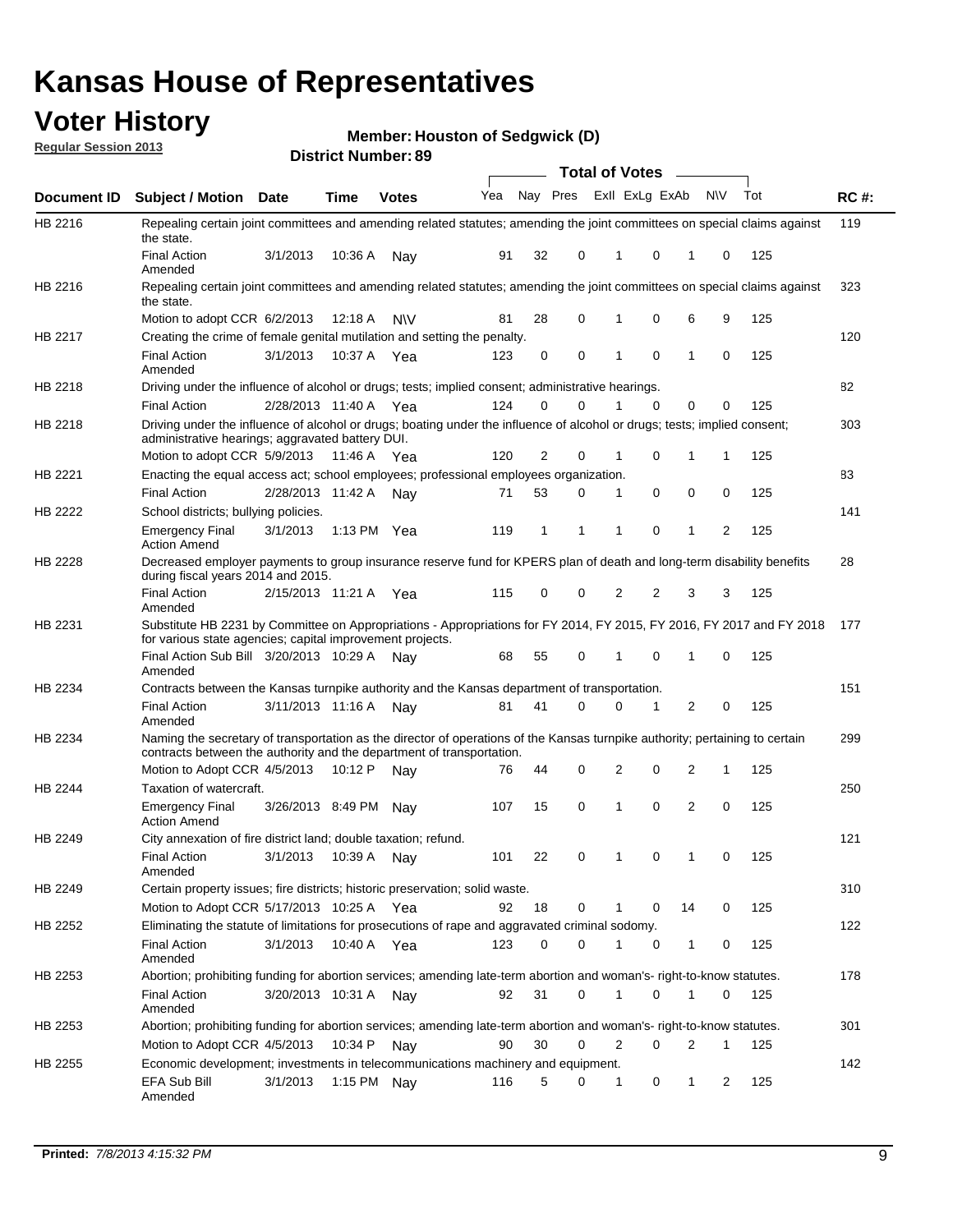## **Voter History**

**Member: Houston of Sedgwick (D)** 

**Regular Session 2013**

|                    |                                                                                                                                                                                       |                       | טט הסעוווטנו ועוווסו |              |     |          |          | <b>Total of Votes</b> |              | $\sim$       |                |     |     |
|--------------------|---------------------------------------------------------------------------------------------------------------------------------------------------------------------------------------|-----------------------|----------------------|--------------|-----|----------|----------|-----------------------|--------------|--------------|----------------|-----|-----|
| <b>Document ID</b> | <b>Subject / Motion Date</b>                                                                                                                                                          |                       | <b>Time</b>          | <b>Votes</b> | Yea | Nay Pres |          | Exll ExLg ExAb        |              |              | <b>NV</b>      | Tot | RC# |
| HB 2259            | Domestic relations; relating to dissolution of marriage;                                                                                                                              |                       |                      |              |     |          |          |                       |              |              |                |     | 58  |
|                    | <b>Final Action</b>                                                                                                                                                                   | 2/27/2013 12:12 P     |                      | Yea          | 123 | 0        | 0        | 1                     | 0            | 1            | 0              | 125 |     |
| HB 2261            | Authorizing the expenditure of unencumbered balances held by school district; removing the cap for contingency reserve<br>fund.                                                       |                       |                      |              |     |          |          |                       |              |              |                |     | 48  |
|                    | <b>Final Action</b><br>Amended                                                                                                                                                        | 2/25/2013 12:13 P     |                      | Yea          | 120 | 0        | 0        | 0                     | 0            | 0            | 5              | 125 |     |
| HB 2261            | School districts; expenditure of unencumbered bala ces; removing the cap for contingency reserve fund; establishing celebrate 305<br>freedom week; bullying policies. ies.            |                       |                      |              |     |          |          |                       |              |              |                |     |     |
|                    | Motion to adopt CCR 5/9/2013 2:25 PM Yea                                                                                                                                              |                       |                      |              | 119 | 1        | 0        | 1                     | 0            | 4            | 0              | 125 |     |
| HB 2262            | Substitute HB 2262 by Committee on Appropriations - Amending the percentage amount that is deposited into the oil and gas 210<br>valuation depletion trust fund from 12.41% to 8.25%. |                       |                      |              |     |          |          |                       |              |              |                |     |     |
|                    | Final Action Sub Bill 3/26/2013 9:58 AM Yea                                                                                                                                           |                       |                      |              | 96  | 23       | 0        |                       | 0            | 5            | 0              | 125 |     |
| HB 2267            | Income tax, credits, high performance incentive program; subtraction modifications, certain expenses related to living dinor<br>organ donations.                                      |                       |                      |              |     |          |          |                       |              |              |                |     | 252 |
|                    | <b>Emergency Final</b><br><b>Action Amend</b>                                                                                                                                         | 3/26/2013 8:52 PM Yea |                      |              | 106 | 16       | 0        | 1                     | 0            | 2            | 0              | 125 |     |
| HB 2269            | John Bower memorial highway.                                                                                                                                                          |                       |                      |              |     |          |          |                       |              |              |                |     | 84  |
|                    | <b>Final Action</b><br>Amended                                                                                                                                                        | 2/28/2013 11:44 A Yea |                      |              | 114 | 10       | 0        | 1                     | 0            | 0            | 0              | 125 |     |
| <b>HB 2272</b>     | Exempting IRB-purchased property from property taxatin without state ownerhsip requirement.                                                                                           |                       |                      |              |     |          |          |                       |              |              |                |     | 123 |
|                    | <b>Final Action</b>                                                                                                                                                                   | 3/1/2013              | 10:41 A              | Yea          | 123 | 0        | 0        | 1                     | 0            | $\mathbf{1}$ | 0              | 125 |     |
| HB 2278            | Creating a penalty enhancement for the theft or burglary of a firearm.                                                                                                                |                       |                      |              |     |          |          |                       |              |              |                |     | 135 |
|                    | <b>Emergency Final</b><br><b>Action Amend</b>                                                                                                                                         | 3/1/2013              | 1:06 PM Yea          |              | 117 | 4        | 0        | 1                     | $\Omega$     | 1            | $\overline{2}$ | 125 |     |
| HB 2280            | School districts; establishing celebrate freedom week and related curriculum.                                                                                                         |                       |                      |              |     |          |          |                       |              |              |                |     | 140 |
|                    | <b>Emergency Final</b><br><b>Action Amend</b>                                                                                                                                         | 3/1/2013              | 1:12 PM Nay          |              | 95  | 25       | 1        | 1                     | 0            | 1            | 2              | 125 |     |
| HB 2294            | Kansas uniform securities act.                                                                                                                                                        |                       |                      |              |     |          |          |                       |              |              |                |     | 124 |
|                    | <b>Final Action</b>                                                                                                                                                                   | 3/1/2013              | 10:42 A              | Yea          | 123 | 0        | 0        | 1                     | 0            | 1            | 0              | 125 |     |
| HB 2296            | Campaign finance; permitted uses of campaign funds.                                                                                                                                   |                       |                      |              |     |          |          |                       |              |              |                |     | 148 |
|                    | <b>Final Action</b>                                                                                                                                                                   | 3/8/2013              | 11:12 A ExAb         |              | 120 | 1        | 0        | 0                     | $\mathbf{1}$ | 2            | $\mathbf{1}$   | 125 |     |
| HB 2298            | Amending the crimes of interference with law enforcement and giving a false alarm.                                                                                                    |                       |                      |              |     |          |          |                       |              |              |                |     | 136 |
|                    | <b>Emergency Final</b><br>Action                                                                                                                                                      | 3/1/2013              | 1:07 PM Yea          |              | 121 | 0        | 0        | 1                     | 0            | 1            | 2              | 125 |     |
| HB 2302            | Relating to drug screening, criminal history record check and fingerprinting of certain persons and employees.                                                                        |                       |                      |              |     |          |          |                       |              |              |                |     | 85  |
|                    | <b>Final Action</b><br>Amended                                                                                                                                                        | 2/28/2013 11:45 A     |                      | Yea          | 124 | 0        | $\Omega$ | 1                     | 0            | 0            | 0              | 125 |     |
| HB 2303            | Relating to drivier's license fees; driving under the influence equipment fund.                                                                                                       |                       |                      |              |     |          |          |                       |              |              |                |     | 125 |
|                    | <b>Final Action</b><br>Amended                                                                                                                                                        | 3/1/2013              | 10:44 A              | Yea          | 113 | 10       | 0        | 1                     | 0            | 1            | 0              | 125 |     |
| HB 2305            | Kansas storage tank act and containment of underground storage tanks.                                                                                                                 |                       |                      |              |     |          |          |                       |              |              |                |     | 126 |
|                    | Final Action                                                                                                                                                                          | 3/1/2013              | 10:45 A              | Yea          | 123 | 0        | 0        | 1                     | 0            | 1            | 0              | 125 |     |
| HB 2305            | Kansas storage tank act and containment of underground storage tanks.                                                                                                                 |                       |                      |              |     |          |          |                       |              |              |                |     | 197 |
|                    | Motion to Concur                                                                                                                                                                      | 3/22/2013 11:36 A     |                      | Yea          | 119 | 0        | 0        | $\overline{c}$        | 0            | 3            | $\mathbf{1}$   | 125 |     |
| HB 2311            | Increasing delinquent registration fees.                                                                                                                                              |                       |                      |              |     |          |          |                       |              |              |                |     | 127 |
|                    | <b>Final Action</b>                                                                                                                                                                   | 3/1/2013              | 10:50 A              | Nay          | 24  | 99       | 0        | 1                     | 0            | $\mathbf{1}$ | 0              | 125 |     |
| HB 2312            | Kansas uninsurable health insurance plan; increase in life time limit.                                                                                                                |                       |                      |              |     |          |          |                       |              |              |                |     | 95  |
|                    | <b>Final Action</b>                                                                                                                                                                   | 3/1/2013              | 9:53 AM Yea          |              | 123 | 0        | 0        |                       | 0            | 1            | 0              | 125 |     |
| HB 2318            | Authorizing use of motorcycle headlamp modulation systems and side lamps.                                                                                                             |                       |                      |              |     |          |          |                       |              |              |                |     | 128 |
|                    | <b>Final Action</b><br>Amended                                                                                                                                                        | 3/1/2013              | 10:52 A              | Yea          | 123 | 0        | 0        | 1                     | 0            | 1            | 0              | 125 |     |
| HB 2318            | Authorizing use of motorcycle headlamp modulation systems and side lamps.                                                                                                             |                       |                      |              |     |          |          |                       |              |              |                |     | 201 |
|                    | Motion to Concur                                                                                                                                                                      | 3/25/2013 9:44 AM Yea |                      |              | 121 | 0        | 0        | 2                     | 0            | 2            | 0              | 125 |     |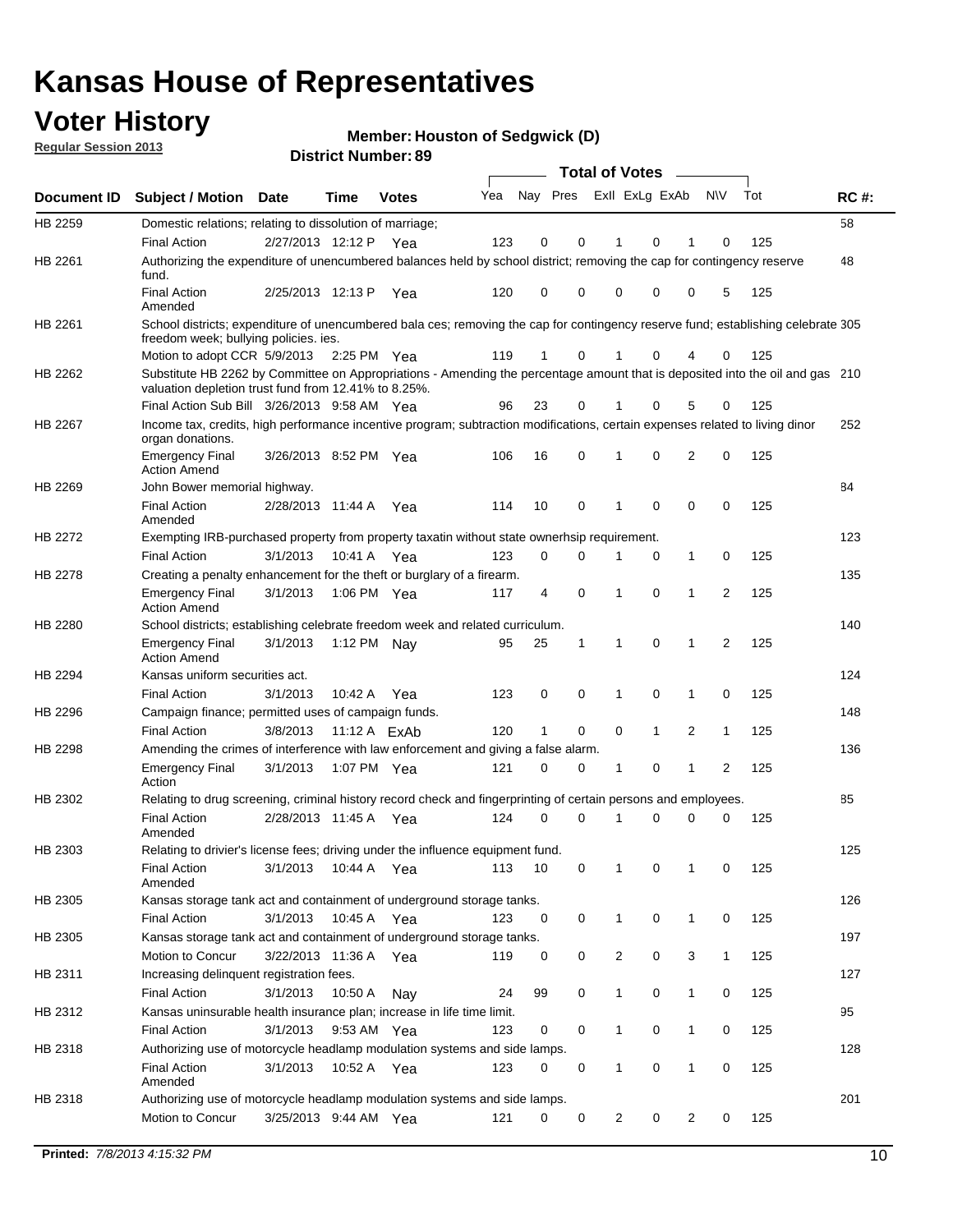## **Voter History**

**Regular Session 2013**

#### **Member: Houston of Sedgwick (D)**

|             |                                                                                                                                                                                             |                       | PISUIVLINUIIIN <del>G</del> I . UJ |              |     |                |             | Total of Votes  |   |                |     |     |             |
|-------------|---------------------------------------------------------------------------------------------------------------------------------------------------------------------------------------------|-----------------------|------------------------------------|--------------|-----|----------------|-------------|-----------------|---|----------------|-----|-----|-------------|
| Document ID | <b>Subject / Motion Date</b>                                                                                                                                                                |                       | <b>Time</b>                        | <b>Votes</b> | Yea | Nay Pres       |             | Exll ExLg ExAb  |   |                | N\V | Tot | <b>RC#:</b> |
| HB 2319     | Creating the coalition of innovative districts act.                                                                                                                                         |                       |                                    |              |     |                |             |                 |   |                |     |     | 149         |
|             | <b>Final Action</b><br>Amended                                                                                                                                                              | 3/8/2013              | 11:17 A ExAb                       |              | 74  | 47             | 0           | $\mathbf 0$     | 1 | 3              | 0   | 125 |             |
| HB 2319     | Creating the coalition of innovative districts act.                                                                                                                                         |                       |                                    |              |     |                |             |                 |   |                |     |     | 279         |
|             | Motion to Adopt CCR 4/5/2013                                                                                                                                                                |                       | 1:03 PM Nav                        |              | 71  | 47             | 0           | 2               | 0 | 3              | 2   | 125 |             |
| HB 2322     | Relating to the division of health of the department of health and environment.                                                                                                             |                       |                                    |              |     |                |             |                 |   |                |     |     | 86          |
|             | <b>Final Action</b><br>Amended                                                                                                                                                              | 2/28/2013 11:46 A     |                                    | Nav          | 118 | 6              | 0           | 1               | 0 | 0              | 0   | 125 |             |
| HB 2326     | VoIP and IP enabled services.                                                                                                                                                               |                       |                                    |              |     |                |             |                 |   |                |     |     | 129         |
|             | <b>Final Action</b><br>Amended                                                                                                                                                              | 3/1/2013              | 10:53 A                            | Yea          | 123 | $\mathbf 0$    | 0           | 1               | 0 | 1              | 0   | 125 |             |
| HB 2338     | Courts; docket fees.                                                                                                                                                                        |                       |                                    |              |     |                |             |                 |   |                |     |     | 211         |
|             | <b>Final Action</b><br>Amended                                                                                                                                                              | 3/26/2013 10:00 A     |                                    | Nav          | 67  | 52             | 0           | 1               | 0 | 5              | 0   | 125 |             |
| HB 2339     | Allowing insurers to return premiums to a policyholder separate from the notice of an adverse underwriting decision.                                                                        |                       |                                    |              |     |                |             |                 |   |                |     |     | 67          |
|             | <b>Final Action</b>                                                                                                                                                                         | 2/28/2013 11:16 A Yea |                                    |              | 124 | 0              | 0           | 1               | 0 | 0              | 0   | 125 |             |
| HB 2339     | Combining life insurance with certain additional health related riders, insurance agents-lines of insurance, health insurance for 287<br>certain firefighters and law enforcement officers. |                       |                                    |              |     |                |             |                 |   |                |     |     |             |
|             | Motion to Adopt CCR 4/5/2013 7:15 PM Yea                                                                                                                                                    |                       |                                    |              | 116 | $\overline{4}$ | 0           | $\overline{2}$  | 0 | 2              | 1   | 125 |             |
| HB 2343     | Relating to the secretary of health and environment; office of laboratory services.                                                                                                         |                       |                                    |              |     |                |             |                 |   |                |     |     | 130         |
|             | <b>Final Action</b>                                                                                                                                                                         | 3/1/2013              | 10:54 A                            | Nav          | 89  | 34             | 0           | 1               | 0 | 1              | 0   | 125 |             |
| HB 2349     | School districts; audit by legislative post audit committee.                                                                                                                                |                       |                                    |              |     |                |             |                 |   |                |     |     | 87          |
|             | <b>Final Action</b><br>Amended                                                                                                                                                              | 2/28/2013 11:48 A Yea |                                    |              | 120 | $\overline{4}$ | 0           | 1               | 0 | 0              | 0   | 125 |             |
| HB 2349     | School districts; audit by legislative post audit committee.                                                                                                                                |                       |                                    |              |     |                |             |                 |   |                |     |     | 291         |
|             | Motion to Concur                                                                                                                                                                            | 4/5/2013              | 7:55 PM Yea                        |              | 118 | 2              | 0           | 2               | 0 | 2              | 1   | 125 |             |
| HB 2352     | Maximum benefits increased for certain members of the Kansas police and firemen's retirement system.                                                                                        |                       |                                    |              |     |                |             |                 |   |                |     |     | 88          |
|             | <b>Final Action</b>                                                                                                                                                                         | 2/28/2013 11:49 A Yea |                                    |              | 124 | 0              | 0           | 1               | 0 | 0              | 0   | 125 |             |
| HB 2353     | Adding certain controlled substances as schedule I drugs.                                                                                                                                   |                       |                                    |              |     |                |             |                 |   |                |     |     | 138         |
|             | <b>Emergency Final</b><br>Action                                                                                                                                                            | 3/1/2013              | 1:09 PM Yea                        |              | 121 | 0              | $\mathbf 0$ | 1               | 0 | 1              | 2   | 125 |             |
| HB 2357     | 242nd engineer company ae" KS army national guard ae" membrial highway.                                                                                                                     |                       |                                    |              |     |                |             |                 |   |                |     |     | 96          |
|             | <b>Final Action</b>                                                                                                                                                                         | 3/1/2013              | 9:54 AM Yea                        |              | 123 | 0              | 0           | 1               | 0 | 1              | 0   | 125 |             |
| HB 2357     | 242nd engineer company-KS army national guard- highway.                                                                                                                                     |                       |                                    |              |     |                |             |                 |   |                |     |     | 202         |
|             | Motion to Concur                                                                                                                                                                            | 3/25/2013 9:47 AM Yea |                                    |              | 121 | 0              | 0           | 2               | 0 | $\overline{2}$ | 0   | 125 |             |
| HB 2363     | Exempting certain aggregate mining operations from department of health and environment regulations.                                                                                        |                       |                                    |              |     |                |             |                 |   |                |     |     | 131         |
|             | Final Action 3/1/2013 10:56 A Yea<br>Amended                                                                                                                                                |                       |                                    |              |     |                |             | 123 0 0 1 0 1 0 |   |                |     | 125 |             |
| HB 2363     | Water; wastewater regulations for sand and gravel; streams, dams and water obstructions.                                                                                                    |                       |                                    |              |     |                |             |                 |   |                |     |     | 280         |
|             | Motion to Adopt CCR 4/5/2013 1:10 PM Yea                                                                                                                                                    |                       |                                    |              | 119 | 0              | 0           | $\overline{2}$  | 0 | 3              | 1   | 125 |             |
| HB 2368     | Relating to the governor's mental health services planning council.                                                                                                                         |                       |                                    |              |     |                |             |                 |   |                |     |     | 137         |
|             | <b>Emergency Final</b><br><b>Action Amend</b>                                                                                                                                               | 3/1/2013              | 1:08 PM Yea                        |              | 121 | 0              | 0           | 1               | 0 | $\mathbf 1$    | 2   | 125 |             |
| HB 2377     | Relating to court fees and costs; judicial branch surcharge fund.                                                                                                                           |                       |                                    |              |     |                |             |                 |   |                |     |     | 212         |
|             | <b>Final Action</b>                                                                                                                                                                         | 3/26/2013 10:01 A Yea |                                    |              | 118 | 1              | 0           |                 | 0 | 5              | 0   | 125 |             |
| HB 2378     | Sales tax exemption for sales of certain machinery and equipment used for surface mining activities.                                                                                        |                       |                                    |              |     |                |             |                 |   |                |     |     | 251         |
|             | <b>Emergency Final</b><br><b>Action Amend</b>                                                                                                                                               | 3/26/2013 8:51 PM Yea |                                    |              | 104 | 18             | 0           | 1               | 0 | 2              | 0   | 125 |             |
| HB 2381     | Election campaign finance; removing certain limitations to contributions made during legislative sessions.                                                                                  |                       |                                    |              |     |                |             |                 |   |                |     |     | 198         |
|             | <b>Final Action</b>                                                                                                                                                                         | 3/25/2013 9:30 AM Nay |                                    |              | 100 | 21             | 0           | 2               | 0 | 2              | 0   | 125 |             |
|             | Amended                                                                                                                                                                                     |                       |                                    |              |     |                |             |                 |   |                |     |     |             |
| HB 2387     | Clarifying that felony murder is not a lesser included offense of capital murder.                                                                                                           |                       |                                    |              |     |                |             |                 |   |                |     |     | 213         |
|             | <b>Final Action</b>                                                                                                                                                                         |                       | 3/26/2013 10:02 A Yea              |              | 117 | $\overline{2}$ | 0           | $\mathbf{1}$    | 0 | 5              | 0   | 125 |             |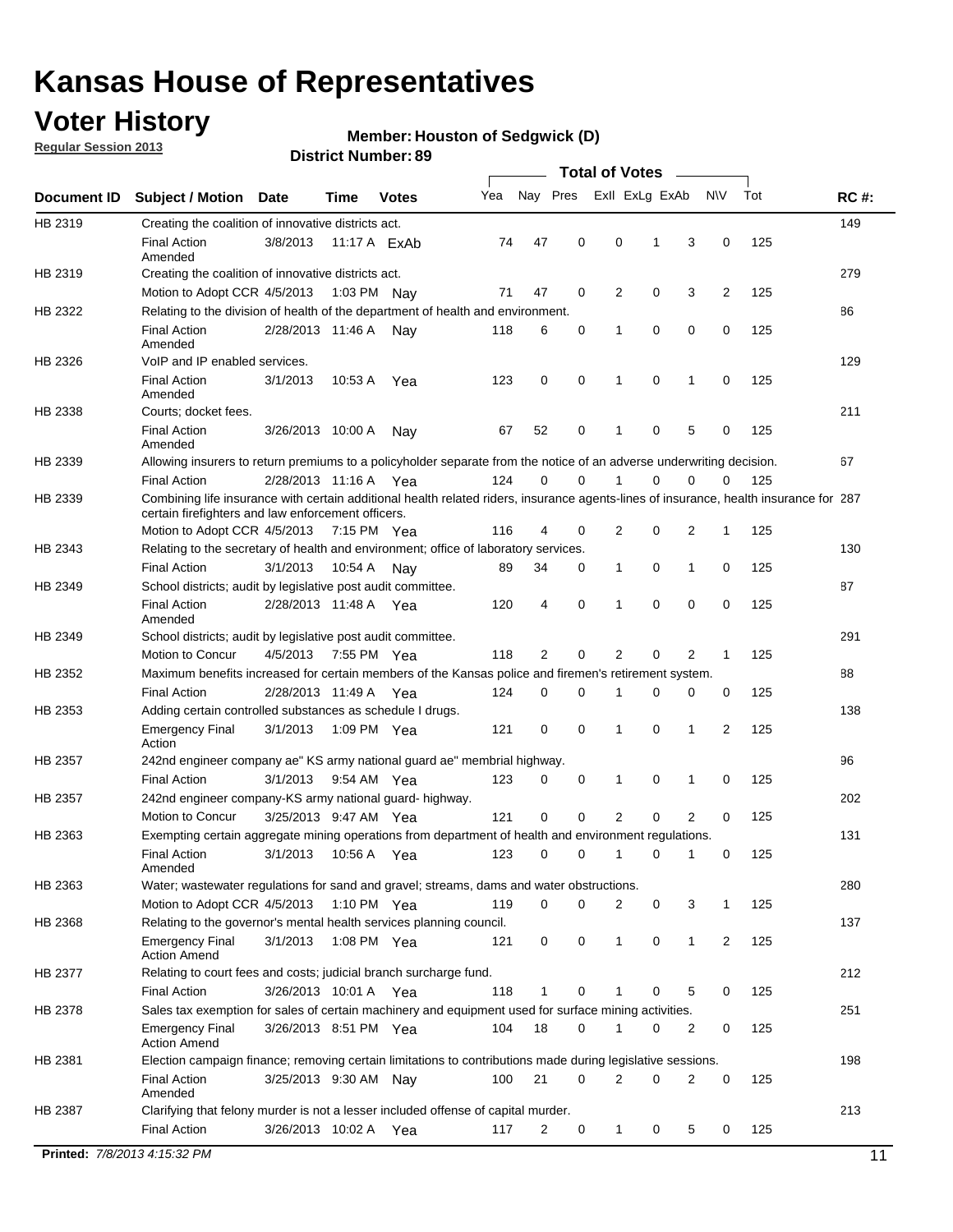## **Voter History**

**Member: Houston of Sedgwick (D)** 

**Regular Session 2013**

|                 |                                                                                                                                                                                                                                                  |                       |         |              |     |              |   | <b>Total of Votes</b> |             |   |              |     |             |
|-----------------|--------------------------------------------------------------------------------------------------------------------------------------------------------------------------------------------------------------------------------------------------|-----------------------|---------|--------------|-----|--------------|---|-----------------------|-------------|---|--------------|-----|-------------|
| Document ID     | <b>Subject / Motion</b>                                                                                                                                                                                                                          | <b>Date</b>           | Time    | <b>Votes</b> | Yea | Nay Pres     |   | Exll ExLg ExAb        |             |   | <b>NV</b>    | Tot | <b>RC#:</b> |
| HB 2389         | Capital murder; notice of intent to seek the death penalty.                                                                                                                                                                                      |                       |         |              |     |              |   |                       |             |   |              |     | 214         |
|                 | <b>Final Action</b>                                                                                                                                                                                                                              | 3/26/2013 10:03 A     |         | Yea          | 118 | 1            | 0 | 1                     | 0           | 5 | 0            | 125 |             |
| HB 2391         | School finance; amount of tax levy authorized to finance ancillary school facilities.                                                                                                                                                            |                       |         |              |     |              |   |                       |             |   |              |     | 237         |
|                 | <b>Emergency Final</b><br><b>Action Amend</b>                                                                                                                                                                                                    | 3/26/2013 8:30 PM Nay |         |              | 64  | 57           | 0 | $\mathbf{1}$          | 0           | 2 | 1            | 125 |             |
| HB 2391         | Senate Substitute for HB 2391 by Committee on Ways and Means - Creating the joint committee on uniform educational<br>standards oversight.                                                                                                       |                       |         |              |     |              |   |                       |             |   |              |     | 321         |
|                 | Sub Motion to Concur 6/1/2013                                                                                                                                                                                                                    |                       | 10:06 P | <b>NV</b>    | 55  | 58           | 0 | 0                     | 0           | 6 | 6            | 125 |             |
| HB 2396         | Allowing the secretary of administration to identify state owned real property as surplus property and establishing an appeals 253<br>process of such identification; also amending procedures for the disposition of state surplus real estate. |                       |         |              |     |              |   |                       |             |   |              |     |             |
|                 | <b>Emergency Final</b><br><b>Action Amend</b>                                                                                                                                                                                                    | 3/26/2013 8:53 PM Yea |         |              | 122 | 0            | 0 | 1                     | 0           | 2 | 0            | 125 |             |
| HB 2403         | Issuing \$1,500,000,000 of pension obligation bonds to finance a portion of the unfunded actuarial liability of KPERS.                                                                                                                           |                       |         |              |     |              |   |                       |             |   |              |     | 236         |
|                 | <b>Final Action</b><br>Amended                                                                                                                                                                                                                   | 3/26/2013 8:29 PM Nay |         |              | 73  | 49           | 0 | 1                     | 0           | 2 | 0            | 125 |             |
| <b>HCR 5014</b> | Urging approval of the Presidential Permit application allowing the construction and operation of the TransCanada Keystone<br>XL Pipeline.                                                                                                       |                       |         |              |     |              |   |                       |             |   |              |     | 215         |
|                 | <b>Final Action</b>                                                                                                                                                                                                                              | 3/26/2013 10:05 A     |         | Yea          | 108 | 11           | 0 |                       | 0           | 5 | 0            | 125 |             |
| HR 6004         | Rules of House of Representatives, permanent rules of the 2013-2014 biennium.                                                                                                                                                                    |                       |         |              |     |              |   |                       |             |   |              |     | 4           |
|                 | <b>Final Action</b><br>Amended                                                                                                                                                                                                                   | 1/28/2013 11:09 A     |         | Nay          | 82  | 40           | 0 | 0                     | 0           | 3 | 0            | 125 |             |
| SB 1            | Legislative Post Audit; periodic audits of the State treasurer and the pooled money investment board.                                                                                                                                            |                       |         |              |     |              |   |                       |             |   |              |     | 216         |
|                 | <b>Final Action</b><br>Amended                                                                                                                                                                                                                   | 3/26/2013 10:06 A     |         | Yea          | 118 | $\mathbf{1}$ | 0 | 1                     | 0           | 5 | 0            | 125 |             |
| SB 16           | Kansas racketeer influenced and corrupt organization act, criminal street gangs.                                                                                                                                                                 |                       |         |              |     |              |   |                       |             |   |              |     | 217         |
|                 | <b>Final Action</b><br>Amended                                                                                                                                                                                                                   | 3/26/2013 10:12 A Nay |         |              | 74  | 45           | 0 | 1                     | $\mathbf 0$ | 5 | 0            | 125 |             |
| SB 20           | Civil procedure; temporary restraining orders and poverty affidavits.                                                                                                                                                                            |                       |         |              |     |              |   |                       |             |   |              |     | 190         |
|                 | <b>Final Action</b><br>Amended                                                                                                                                                                                                                   | 3/22/2013 11:15 A     |         | Yea          | 119 | 0            | 0 | 2                     | 0           | 3 | $\mathbf{1}$ | 125 |             |
| <b>SB 20</b>    | Civil procedure; temporary restraining orders and poverty affidavits.                                                                                                                                                                            |                       |         |              |     |              |   |                       |             |   |              |     | 304         |
|                 | Motion to adopt CCR 5/9/2013 2:21 PM Yea                                                                                                                                                                                                         |                       |         |              | 119 | 1            | 0 | 1                     | 0           | 4 | 0            | 125 |             |
| SB 21           | Firearms; criminal possession of a firearm; expungement; personal and family protection act.                                                                                                                                                     |                       |         |              |     |              |   |                       |             |   |              |     | 255         |
|                 | <b>Emergency Final</b><br>Action                                                                                                                                                                                                                 | 3/26/2013 8:56 PM Yea |         |              | 119 | 3            | 0 | 1                     | 0           | 2 | 0            | 125 |             |
| SB 23           | Continuation of statewide tax levy for public schools.                                                                                                                                                                                           |                       |         |              |     |              |   |                       |             |   |              |     | 243         |
|                 | <b>Emergency Final</b><br><b>Action Amend</b>                                                                                                                                                                                                    | 3/26/2013 8:38 PM Yea |         |              | 122 | 0            | 0 | 1                     | 0           | 2 | 0            | 125 |             |
| <b>SB 23</b>    | School districts; sttewide tax levy for public schools; school finance amendments.                                                                                                                                                               |                       |         |              |     |              |   |                       |             |   |              |     | 296         |
|                 | Motion to Adopt CCR 4/5/2013 9:32 PM Yea                                                                                                                                                                                                         |                       |         |              | 119 | $\mathbf{1}$ | 0 | 2                     | 0           | 2 | 1            | 125 |             |
| <b>SB 24</b>    | Insurance - Risk-based capital requirements for property, casualty and life insurance companies.                                                                                                                                                 |                       |         |              |     |              |   |                       |             |   |              |     | 204         |
|                 | <b>Final Action</b>                                                                                                                                                                                                                              | 3/26/2013 9:50 AM Yea |         |              | 119 | 0            | 0 | 1                     | 0           | 5 | 0            | 125 |             |
| SB 25           | Insurance-Risk-based capital requirements for health organizations.                                                                                                                                                                              |                       |         |              |     |              |   |                       |             |   |              |     | 205         |
|                 | <b>Final Action</b>                                                                                                                                                                                                                              | 3/26/2013 9:51 AM Yea |         |              | 119 | 0            | 0 | 1                     | 0           | 5 | 0            | 125 |             |
| SB 27           | Eligibility of students under the military service scholarship program act.                                                                                                                                                                      |                       |         |              |     |              |   |                       |             |   |              |     | 166         |
|                 | <b>Final Action</b><br>Amended                                                                                                                                                                                                                   | 3/19/2013 10:35 A Yea |         |              | 123 | 0            | 0 |                       | 0           | 1 | 0            | 125 |             |
| SB 28           | Authorizing the division of emergency management within the adjutant general's department to accept certain real property.                                                                                                                       |                       |         |              |     |              |   |                       |             |   |              |     | 184         |
|                 | <b>Final Action</b>                                                                                                                                                                                                                              | 3/21/2013 11:22 A Yea |         |              | 121 | $\Omega$     | 0 | 1                     | 0           | 3 | $\Omega$     | 125 |             |
| SB 37           | Kansas home inspectors professional competence and financial responsibility act.                                                                                                                                                                 |                       |         |              |     |              |   |                       |             |   |              |     | 218         |
|                 | <b>Final Action</b>                                                                                                                                                                                                                              | 3/26/2013 10:14 A Yea |         |              | 102 | 17           | 0 | 1                     | 0           | 5 | 0            | 125 |             |
| SB 51           | Health insurance coverage for bankers association.                                                                                                                                                                                               |                       |         |              |     |              |   |                       |             |   |              |     | 189         |
|                 | <b>Final Action</b>                                                                                                                                                                                                                              | 3/22/2013 11:14 A Yea |         |              | 119 | 0            | 0 | $\overline{c}$        | 0           | 3 | $\mathbf{1}$ | 125 |             |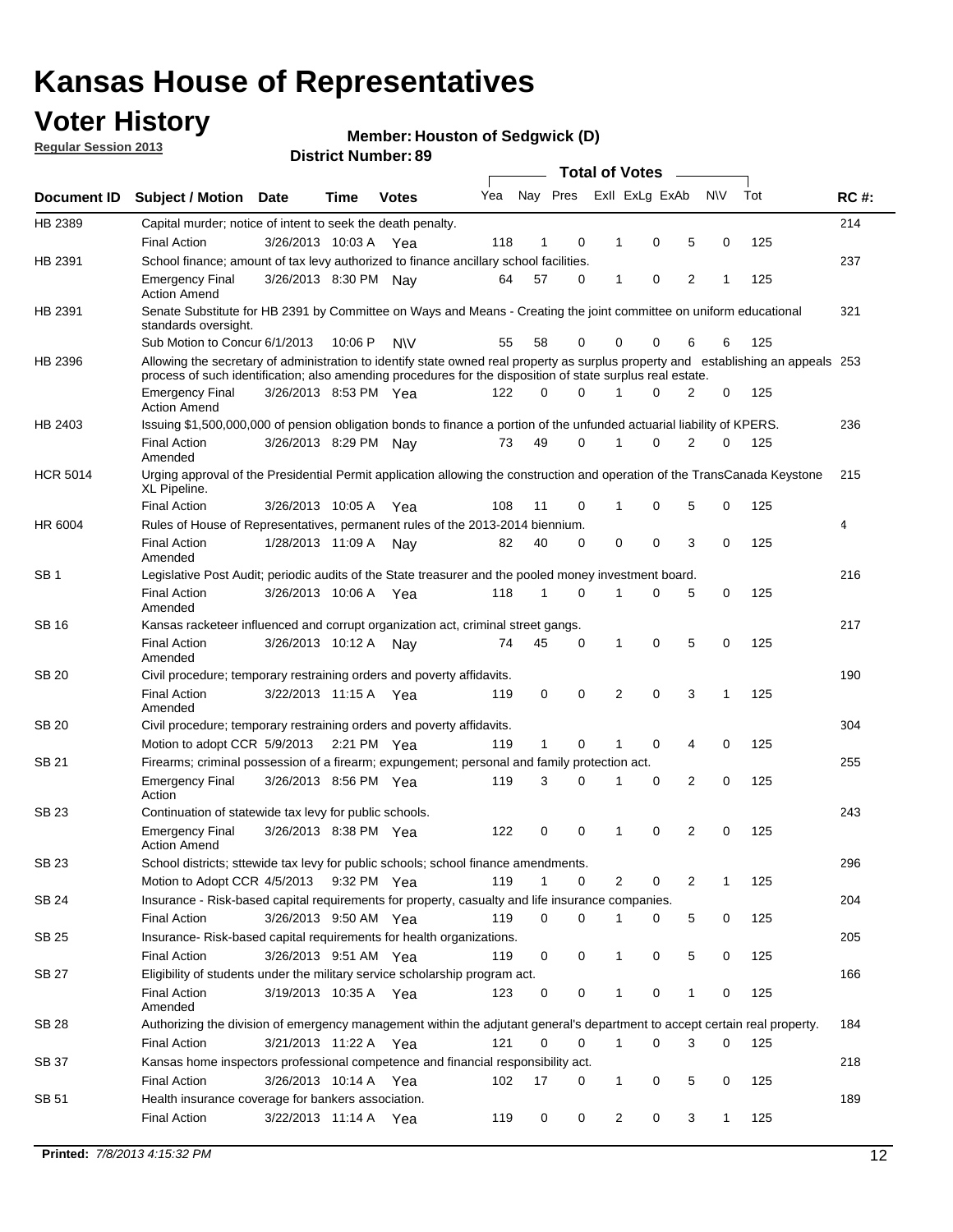## **Voter History**

**Member: Houston of Sedgwick (D)** 

**Regular Session 2013**

|              |                                                                                                                                                                                                                                                                                                                                                                                                         |                       |              |              |     | <b>Total of Votes</b> |             |                |   |                |             |     |             |  |
|--------------|---------------------------------------------------------------------------------------------------------------------------------------------------------------------------------------------------------------------------------------------------------------------------------------------------------------------------------------------------------------------------------------------------------|-----------------------|--------------|--------------|-----|-----------------------|-------------|----------------|---|----------------|-------------|-----|-------------|--|
| Document ID  | <b>Subject / Motion Date</b>                                                                                                                                                                                                                                                                                                                                                                            |                       | Time         | <b>Votes</b> | Yea | Nay Pres              |             | Exll ExLg ExAb |   |                | <b>NV</b>   | Tot | <b>RC#:</b> |  |
| SB 52        | Mortgage interest rate cap increase.                                                                                                                                                                                                                                                                                                                                                                    |                       |              |              |     |                       |             |                |   |                |             |     | 238         |  |
|              | <b>Emergency Final</b><br>Action                                                                                                                                                                                                                                                                                                                                                                        | 3/26/2013 8:32 PM Yea |              |              | 120 | 2                     | 0           |                | 0 | 2              | 0           | 125 |             |  |
| SB 56        | Transferring the recognition of county fair associations from the secretary of agriculture to the board of county<br>commissioners.                                                                                                                                                                                                                                                                     |                       |              |              |     |                       |             |                |   |                |             |     | 191         |  |
|              | <b>Final Action</b><br>Amended                                                                                                                                                                                                                                                                                                                                                                          | 3/22/2013 11:21 A     |              | Yea          | 119 | 0                     | 0           | 2              | 0 | 3              | 1           | 125 |             |  |
| SB 57        | Substitute for SB 57 by Committee on Agriculture - Agriculture; powers and duties of the department of agriculture relating to<br>poultry improvement plan and domesticated deer.                                                                                                                                                                                                                       |                       |              |              |     |                       |             |                |   |                |             |     | 192         |  |
|              | Final Action Sub Bill 3/22/2013 11:24 A Yea<br>Amended                                                                                                                                                                                                                                                                                                                                                  |                       |              |              | 79  | 40                    | 0           | 2              | 0 | 3              | 1           | 125 |             |  |
| SB 57        | Substitute for SB 57 by Committee on Agriculture - Agriculture; powers and duties of the department of agriculture relating to<br>poultry improvement plan, stockyards and domesticated deer.                                                                                                                                                                                                           |                       |              |              |     |                       |             |                |   |                |             |     | 262         |  |
|              | Motion to adopt CCR 4/4/2013 2:18 PM Yea                                                                                                                                                                                                                                                                                                                                                                |                       |              |              | 80  | 42                    | 0           | 1              | 0 | 2              | 0           | 125 |             |  |
| SB 58        | Sentencing for unlawful manufacturing of controlled substances.                                                                                                                                                                                                                                                                                                                                         |                       |              |              |     |                       |             |                |   |                |             |     | 219         |  |
|              | <b>Final Action</b>                                                                                                                                                                                                                                                                                                                                                                                     | 3/26/2013 10:15 A     |              | Yea          | 119 | 0                     | 0           | 1              | 0 | 5              | 0           | 125 |             |  |
| <b>SB 59</b> | Attorney general; reward for information.                                                                                                                                                                                                                                                                                                                                                               |                       |              |              |     |                       |             |                |   |                |             |     | 193         |  |
|              | <b>Final Action</b>                                                                                                                                                                                                                                                                                                                                                                                     | 3/22/2013 11:25 A     |              | Yea          | 119 | 0                     | 0           | 2              | 0 | 3              | 1           | 125 |             |  |
| SB 62        | Making gas pipeline safety terminology consistent with federal regulations.                                                                                                                                                                                                                                                                                                                             |                       |              |              |     |                       |             |                |   |                |             |     | 163         |  |
|              | <b>Final Action</b>                                                                                                                                                                                                                                                                                                                                                                                     | 3/19/2013 10:32 A     |              | Yea          | 123 | 0                     | 0           | 1              | 0 | 1              | 0           | 125 |             |  |
| SB 63        | Elections; voting crimes, penalties and prosecution.                                                                                                                                                                                                                                                                                                                                                    |                       |              |              |     |                       |             |                |   |                |             |     | 246         |  |
|              | <b>Emergency Final</b><br><b>Action Amend</b>                                                                                                                                                                                                                                                                                                                                                           | 3/26/2013 8:42 PM Nay |              |              | 69  | 53                    | $\mathbf 0$ | 1              | 0 | $\overline{2}$ | $\mathbf 0$ | 125 |             |  |
| SB 68        | Driver's license examinations; locations.                                                                                                                                                                                                                                                                                                                                                               |                       |              |              |     |                       |             |                |   |                |             |     | 220         |  |
|              | <b>Final Action</b>                                                                                                                                                                                                                                                                                                                                                                                     | 3/26/2013 10:16 A     |              | Yea          | 116 | 3                     | 0           | 1              | 0 | 5              | 0           | 125 |             |  |
| SB 69        | Motor vehicles; vehicle registration and license plates.                                                                                                                                                                                                                                                                                                                                                |                       |              |              |     |                       |             |                |   |                |             |     | 167         |  |
|              | <b>Final Action</b>                                                                                                                                                                                                                                                                                                                                                                                     | 3/19/2013 10:37 A     |              | Yea          | 117 | 6                     | 0           | 1              | 0 | $\mathbf{1}$   | 0           | 125 |             |  |
| SB 74        | Prison-made goods act; prohibiting prisoner production of manufactured or modular homes.                                                                                                                                                                                                                                                                                                                |                       |              |              |     |                       |             |                |   |                |             |     | 221         |  |
|              | <b>Final Action</b>                                                                                                                                                                                                                                                                                                                                                                                     | 3/26/2013 10:19 A     |              | Nay          | 87  | 32                    | 0           | 1              | 0 | 5              | 0           | 125 |             |  |
| SB 75        | Record requirements and civil penalties relating to sales of plastic bulk merchandise containers.                                                                                                                                                                                                                                                                                                       |                       |              |              |     | 18                    | 0           | 1              | 0 | 5              | 0           | 125 | 222         |  |
|              | <b>Final Action</b>                                                                                                                                                                                                                                                                                                                                                                                     | 3/26/2013 10:21 A     |              | Yea          | 101 |                       |             |                |   |                |             |     | 194         |  |
| SB 81        | Open records; requests for criminal justice information; restriction of certain officials' information from publicly accessible<br>records.<br><b>Final Action</b>                                                                                                                                                                                                                                      | 3/22/2013 11:27 A     |              | Yea          | 119 | 0                     | 0           | 2              | 0 | 3              |             | 125 |             |  |
|              | Amended                                                                                                                                                                                                                                                                                                                                                                                                 |                       |              |              |     |                       |             |                |   |                |             |     |             |  |
| <b>SB 83</b> | House Substitute for SB 83 by Committee on Taxation - Income tax deductions and modifications; severance tax; sales tax;<br>delinquent tax liabilities.                                                                                                                                                                                                                                                 |                       |              |              |     |                       |             |                |   |                |             |     | 187         |  |
|              | Final Action Sub Bill 3/21/2013 11:30 A                                                                                                                                                                                                                                                                                                                                                                 |                       |              | Nav          | 96  | 25                    | 0           | 1              | 0 | 3              | 0           | 125 |             |  |
| SB 83        | House Substitute for SB 83 by Committee on Taxation--Income tax deductions and modifications; severance tax; sales tax and 260<br>compensating use tax, preseumptions relating to nexus; property tax, exemptions, new automobile manufacturinge property;<br>taxation of watercraft; leased commercial and industrial property appeals; correction of clerical errors.<br>Motion to adopt CCR 4/3/2013 |                       | 10:35 A ExAb |              | 104 | 15                    | 0           | $\mathbf{1}$   | 0 | 3              | 2           | 125 |             |  |
| SB 84        | House Substitute for SB 84 by Committee on Taxation - Reduction to state income tax rates based on selected actual state                                                                                                                                                                                                                                                                                |                       |              |              |     |                       |             |                |   |                |             |     | 188         |  |
|              | general fund receipts computations; distribution of revenues from sales and compensating use tax; reduction of<br>Final Action Sub Bill 3/21/2013 11:34 A Nay                                                                                                                                                                                                                                           |                       |              |              | 82  | 39                    | $\Omega$    |                | 0 | 3              | $\Omega$    | 125 |             |  |
|              | Amended                                                                                                                                                                                                                                                                                                                                                                                                 |                       |              |              |     |                       |             |                |   |                |             |     |             |  |
| SB 84        | House Substitute for SB 84 -- Reduction to state income tax rates based on selected actual state general fund receipts<br>computations; reduction of itemized deductions.                                                                                                                                                                                                                               |                       |              |              |     |                       |             |                |   |                |             |     | 317         |  |
|              | Motion to adopt CCR 5/28/2013 2:32 PM Nav                                                                                                                                                                                                                                                                                                                                                               |                       |              |              | 42  | 71                    | 0           |                | 0 | 9              | 2           | 125 |             |  |
| SB 84        | House Substitute for SB 84 -- Reduction to state income tax rates based on selected actual state general fund receipts<br>computations; reduction of itemized deductions.                                                                                                                                                                                                                               |                       |              |              |     |                       |             |                |   |                | 3           |     | 319         |  |
|              | Motion to adopt CCR 5/30/2013 9:14 PM Nay                                                                                                                                                                                                                                                                                                                                                               |                       |              |              | 18  | 94                    | 0           |                | 0 | 9              |             | 125 |             |  |
| SB 85        | Motor vehicle insurance; providing proof of insurance by cellular phone or portable electronic device.                                                                                                                                                                                                                                                                                                  |                       |              |              |     | 0                     | $\Omega$    |                | 0 |                | 0           | 125 | 175         |  |
|              | <b>Final Action</b>                                                                                                                                                                                                                                                                                                                                                                                     | 3/20/2013 10:25 A Yea |              |              | 123 |                       |             |                |   | 1              |             |     |             |  |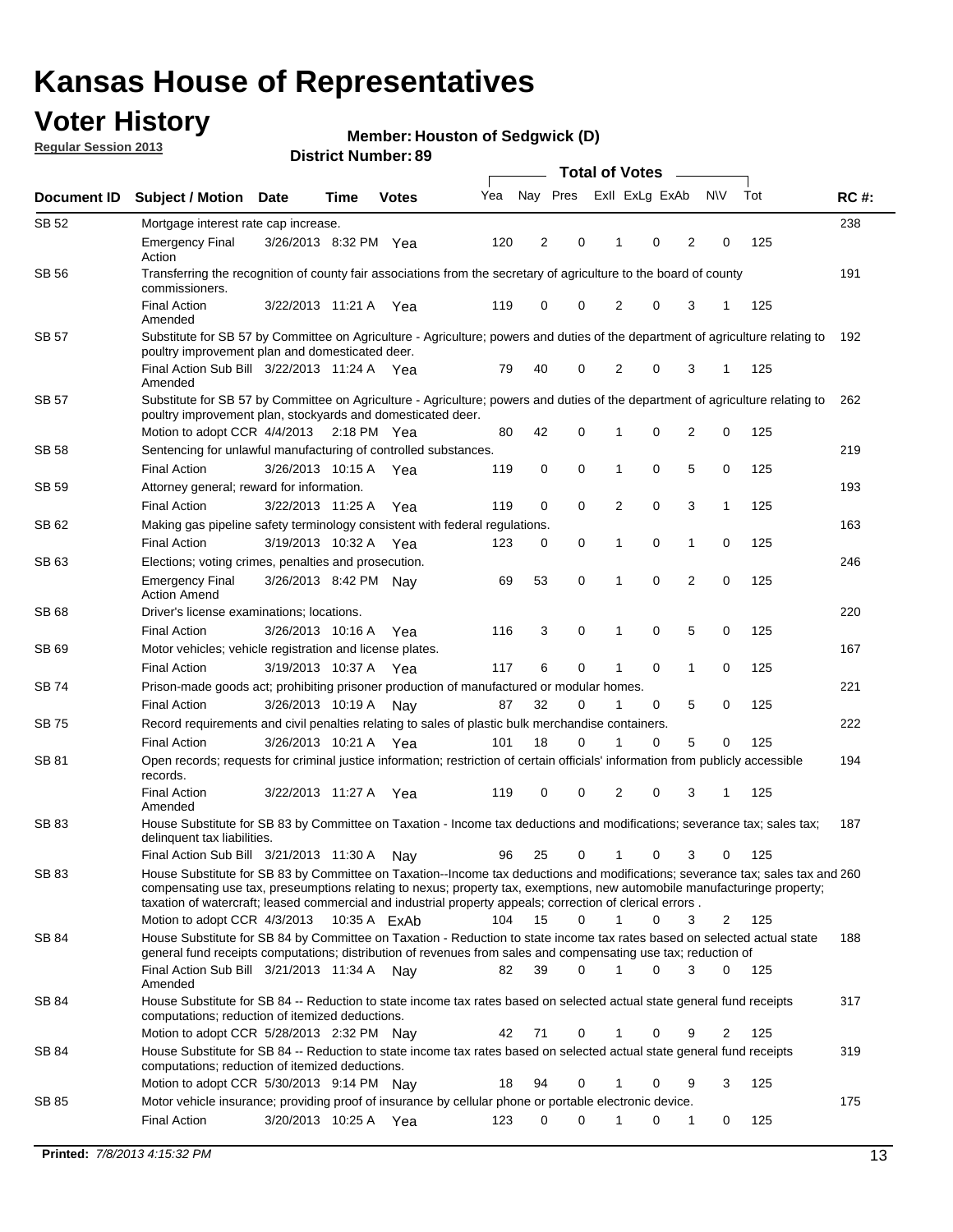## **Voter History**

**Regular Session 2013**

#### **Member: Houston of Sedgwick (D)**

|                    |                                                                                                       | ט וסמווענו ואווו <b>טפו.</b> |             |              | <b>Total of Votes</b> |                |              |  |                |                |                |              |     |             |
|--------------------|-------------------------------------------------------------------------------------------------------|------------------------------|-------------|--------------|-----------------------|----------------|--------------|--|----------------|----------------|----------------|--------------|-----|-------------|
| <b>Document ID</b> | <b>Subject / Motion</b>                                                                               | <b>Date</b>                  | <b>Time</b> | <b>Votes</b> | Yea                   |                | Nay Pres     |  |                | Exll ExLg ExAb |                | <b>NV</b>    | Tot | <b>RC#:</b> |
| <b>SB 88</b>       | Increasing the children's advocacy center assessment fee.                                             |                              |             |              |                       |                |              |  |                |                |                |              |     | 223         |
|                    | <b>Final Action</b><br>Amended                                                                        | 3/26/2013 10:22 A            |             | Yea          | 118                   | $\mathbf{1}$   | 0            |  | $\mathbf 1$    | 0              | 5              | 0            | 125 |             |
| SB 96              | Motor vehicles; counties with multiple registration facilities; additional registration fee.          |                              |             |              |                       |                |              |  |                |                |                |              |     | 224         |
|                    | <b>Final Action</b><br>Amended                                                                        | 3/26/2013 10:24 A            |             | Nav          | 106                   | 12             | 0            |  | 1              | 0              | 5              | 1            | 125 |             |
| SB 96              | Additional motor vehicle registration fees.                                                           |                              |             |              |                       |                |              |  |                |                |                |              |     | 263         |
|                    | Motion to adopt CCR 4/4/2013 2:21 PM Yea                                                              |                              |             |              | 114                   | 8              | $\mathbf 0$  |  | 1              | 0              | 2              | $\mathbf 0$  | 125 |             |
| SB 102             | Requiring the state treasurer to provide a list of daily deposits to the secretary of administration. |                              |             |              |                       |                |              |  |                |                |                |              |     | 195         |
|                    | <b>Final Action</b><br>Amended                                                                        | 3/22/2013 11:28 A            |             | Yea          | 119                   | 0              | 0            |  | 2              | 0              | 3              | 1            | 125 |             |
| SB 102             | Enacting the second amendment protection act.                                                         |                              |             |              |                       |                |              |  |                |                |                |              |     | 295         |
|                    | Motion to Adopt CCR 4/5/2013                                                                          |                              | 9:20 PM Nay |              | 96                    | 24             | 0            |  | $\overline{2}$ | 0              | $\overline{2}$ | $\mathbf{1}$ | 125 |             |
| SB 111             | Establishing Native American legislative day at the capitol; awarding of high school diplomas.        |                              |             |              |                       |                |              |  |                |                |                |              |     | 245         |
|                    | <b>Emergency Final</b><br><b>Action Amend</b>                                                         | 3/26/2013 8:41 PM Yea        |             |              | 122                   | 0              | $\Omega$     |  |                | 0              | $\overline{2}$ | 0            | 125 |             |
| SB 113             | Credit unions; changes in certain loan limitations.                                                   |                              |             |              |                       |                |              |  |                |                |                |              |     | 234         |
|                    | <b>Emergency Final</b><br>Action                                                                      | 3/26/2013 8:25 PM Yea        |             |              | 122                   | $\mathbf 0$    | 0            |  | 1              | $\mathbf 0$    | $\overline{2}$ | $\mathbf 0$  | 125 |             |
| <b>SB 118</b>      | Relating to law enforcement reporting and investigation of missing persons.                           |                              |             |              |                       |                |              |  |                |                |                |              |     | 225         |
|                    | <b>Final Action</b>                                                                                   | 3/26/2013 10:25 A            |             | Yea          | 119                   | 0              | 0            |  | 1              | 0              | 5              | 0            | 125 |             |
| SB 120             | Enacting the Kansas farmers' market promotion act.                                                    |                              |             |              |                       |                |              |  |                |                |                |              |     | 196         |
|                    | <b>Final Action</b><br>Amended                                                                        | 3/22/2013 11:31 A            |             | Nav          | 68                    | 51             | 0            |  | 2              | $\mathbf 0$    | 3              | 1            | 125 |             |
| SB 122             | Kansas administrative procedure act; service of order or notice.                                      |                              |             |              |                       |                |              |  |                |                |                |              |     | 226         |
|                    | <b>Final Action</b><br>Amended                                                                        | 3/26/2013 10:26 A            |             | Yea          | 119                   | 0              | 0            |  | 1              | $\mathbf 0$    | 5              | 0            | 125 |             |
| SB 122             | Elections; unauthorized voting disclosures.                                                           |                              |             |              |                       |                |              |  |                |                |                |              |     | 286         |
|                    | Motion to Adopt CCR 4/5/2013                                                                          |                              | 6:23 PM     | Nay          | 89                    | 31             | 0            |  | 2              | 0              | $\overline{2}$ | 1            | 125 |             |
| SB 124             | Amending the Kansas restraint of trade act.                                                           |                              |             |              |                       |                |              |  |                |                |                |              |     | 227         |
|                    | <b>Final Action</b><br>Amended                                                                        | 3/26/2013 10:27 A            |             | Yea          | 116                   | $\overline{2}$ | 1            |  | 1              | $\mathbf 0$    | 5              | $\mathbf 0$  | 125 |             |
| SB 124             | Amending the Kansas restraint of trade act.                                                           |                              |             |              |                       |                |              |  |                |                |                |              |     | 273         |
|                    | Motion to Adopt CCR 4/5/2013                                                                          |                              | 11:06 A     | Nav          | 97                    | 23             | 0            |  | 2              | $\mathbf 0$    | $\overline{2}$ | 1            | 125 |             |
| SB 128             | Career technical education incentive program amendments.                                              |                              |             |              |                       |                |              |  |                |                |                |              |     | 168         |
|                    | <b>Final Action</b><br>Amended                                                                        | 3/19/2013 10:39 A            |             | Yea          | 123                   | 0              | $\mathbf 0$  |  | 1              | $\mathbf 0$    | 1              | $\mathbf 0$  | 125 |             |
| SB 129             | Bank commissioner; certain fees and hearing costs.                                                    |                              |             |              |                       |                |              |  |                |                |                |              |     | 254         |
|                    | Emergency Final<br><b>Action Amend</b>                                                                | 3/26/2013 8:55 PM Yea        |             |              | 110                   | 12             | 0            |  | $\mathbf{1}$   | 0              | 2              | 0            | 125 |             |
| SB 129             | Mortgage interest rate cap increase.                                                                  |                              |             |              |                       |                |              |  |                |                |                |              |     | 272         |
|                    | Motion to Adopt CCR 4/5/2013                                                                          |                              | 10:42 A Yea |              | 121                   | $\mathbf 0$    | 0            |  | $\overline{2}$ | 0              | 2              | 0            | 125 |             |
| SB 135             | Transferring boiler inspection duties from the department of labor to the state fire marshal.         |                              |             |              |                       |                |              |  |                |                |                |              |     | 228         |
|                    | <b>Final Action</b>                                                                                   | 3/26/2013 10:28 A Yea        |             |              | 114                   | 5              | 0            |  | $\mathbf{1}$   | 0              | 5              | 0            | 125 |             |
| SB 136             | Providing veterans designation on driver's licenses and nondriver identification cards.               |                              |             |              |                       |                |              |  |                |                |                |              |     | 244         |
|                    | <b>Emergency Final</b><br><b>Action Amend</b>                                                         | 3/26/2013 8:39 PM Yea        |             |              | 119                   | 3              | 0            |  | 1              | 0              | 2              | 0            | 125 |             |
| SB 139             | Kansas money transmitter act.                                                                         |                              |             |              |                       |                |              |  |                |                |                |              |     | 229         |
|                    | <b>Final Action</b>                                                                                   | 3/26/2013 10:30 A Yea        |             |              | 117                   | $\mathbf{1}$   | $\mathbf{1}$ |  | $\mathbf{1}$   | 0              | 5              | 0            | 125 |             |
| SB 142             | Abortion; concerning civil actions related to abortion.                                               |                              |             |              |                       |                |              |  |                |                |                |              |     | 241         |
|                    | <b>Emergency Final</b><br>Action                                                                      | 3/26/2013 8:36 PM Nay        |             |              | 89                    | 33             | 0            |  | $\mathbf{1}$   | 0              | 2              | 0            | 125 |             |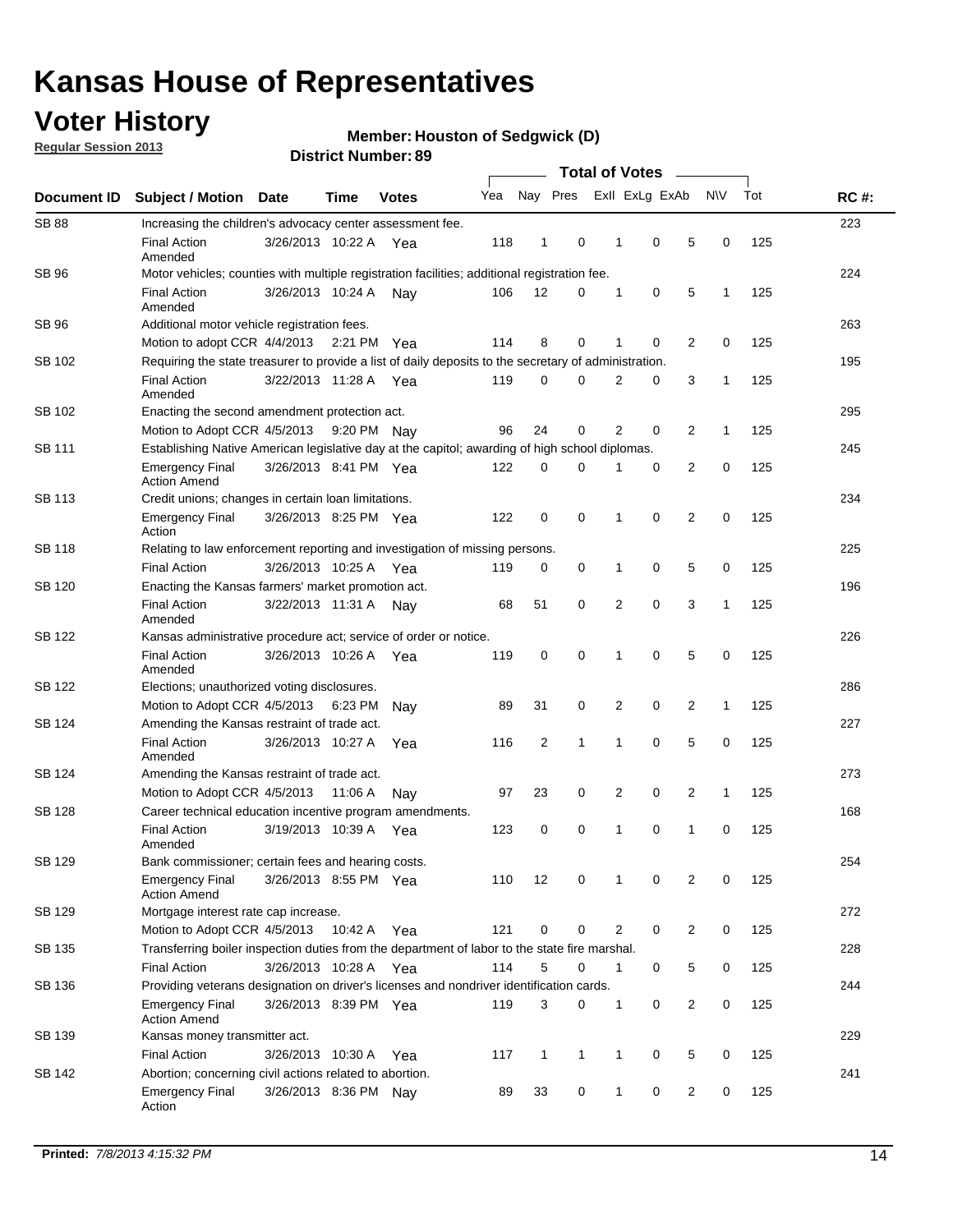## **Voter History**

**Member: Houston of Sedgwick (D)** 

**Regular Session 2013**

|                 |                                                                                                                                                                                                       |                                                                                                                                                                         |             |              |     | <b>Total of Votes</b><br>$\sim$ |             |   |                |                |                |     |             |
|-----------------|-------------------------------------------------------------------------------------------------------------------------------------------------------------------------------------------------------|-------------------------------------------------------------------------------------------------------------------------------------------------------------------------|-------------|--------------|-----|---------------------------------|-------------|---|----------------|----------------|----------------|-----|-------------|
| Document ID     | <b>Subject / Motion</b>                                                                                                                                                                               | Date                                                                                                                                                                    | Time        | <b>Votes</b> | Yea | Nay Pres                        |             |   | Exll ExLg ExAb |                | <b>NV</b>      | Tot | <b>RC#:</b> |
| <b>SB 149</b>   | 239<br>Drug screening for recipients of cash assistance and unemployment benefits.                                                                                                                    |                                                                                                                                                                         |             |              |     |                                 |             |   |                |                |                |     |             |
|                 | <b>Emergency Final</b><br><b>Action Amend</b>                                                                                                                                                         | 3/26/2013 8:33 PM Nav                                                                                                                                                   |             |              | 106 | 16                              | 0           | 1 | 0              | 2              | 0              | 125 |             |
| SB 164          | Relating to the director of vehicles regulating providers of motor vehicle functions.                                                                                                                 |                                                                                                                                                                         |             |              |     |                                 |             |   |                |                |                |     | 247         |
|                 | <b>Emergency Final</b><br><b>Action Amend</b>                                                                                                                                                         | 3/26/2013 8:43 PM Yea                                                                                                                                                   |             |              | 117 | 5                               | 0           | 1 | 0              | 2              | 0              | 125 |             |
| SB 164          | Relating to the director of vehicles regulating providers of motor vehicle functions.                                                                                                                 |                                                                                                                                                                         |             |              |     |                                 |             |   |                |                |                |     | 268         |
|                 | Motion to adopt CCR 4/4/2013 5:32 PM Yea                                                                                                                                                              |                                                                                                                                                                         |             |              | 111 | 9                               | 0           | 1 | 0              | $\overline{2}$ | $\overline{2}$ | 125 |             |
| SB 166          | Insurers supervision, rehabilitation and liquidation act; derivatives.                                                                                                                                |                                                                                                                                                                         |             |              |     |                                 |             |   |                |                |                |     | 206         |
|                 | <b>Final Action</b>                                                                                                                                                                                   | 3/26/2013 9:52 AM Yea                                                                                                                                                   |             |              | 119 | 0                               | $\mathbf 0$ | 1 | 0              | 5              | 0              | 125 |             |
| SB 168          | Limiting nuisance actions against certain agricultural activities.                                                                                                                                    |                                                                                                                                                                         |             |              |     |                                 |             |   |                |                |                |     | 169         |
|                 | Final Action<br>Amended                                                                                                                                                                               | 3/19/2013 10:40 A Nay                                                                                                                                                   |             |              | 111 | 12                              | $\mathbf 0$ | 1 | 0              | 1              | 0              | 125 |             |
| SB 168          | Limiting nuisance actions against certain agricultural activities.                                                                                                                                    |                                                                                                                                                                         |             |              |     |                                 |             |   |                |                |                |     | 264         |
|                 | Motion to adopt CCR 4/4/2013                                                                                                                                                                          |                                                                                                                                                                         |             | 2:30 PM Nay  | 110 | 12                              | 0           | 1 | 0              | 2              | 0              | 125 |             |
| SB 171          | School districts; amendments to Kansas uniform financial accounting and reporting act.                                                                                                                |                                                                                                                                                                         |             |              |     |                                 |             |   |                |                |                |     | 248         |
|                 | <b>Emergency Final</b><br><b>Action Amend</b>                                                                                                                                                         | 3/26/2013 8:44 PM Yea                                                                                                                                                   |             |              | 122 | 0                               | 0           | 1 | 0              | $\overline{2}$ | 0              | 125 |             |
| SB 171          | School districts; amendments to Kansas uniform financial accounting and reporting act.                                                                                                                |                                                                                                                                                                         |             |              |     |                                 |             |   |                |                |                |     | 285         |
|                 | Motion to Adopt CCR 4/5/2013 6:19 PM Nav                                                                                                                                                              |                                                                                                                                                                         |             |              | 63  | 57                              | 0           | 2 | 0              | $\overline{2}$ | 1              | 125 |             |
| SB 171          | Appropriations for FY 2013, FY 2014, FY 2015, FY 2016, FY 2017 and FY 2018 for various state agencies; capital<br>improvement projects; claims against the state.                                     |                                                                                                                                                                         |             |              |     |                                 |             |   |                |                |                |     | 320         |
|                 | Motion to adopt CCR 6/1/2013 4:30 PM Nay                                                                                                                                                              |                                                                                                                                                                         |             |              | 63  | 51                              | 0           | 0 | 0              | 8              | 3              | 125 |             |
| SB 187          |                                                                                                                                                                                                       | Establishing the workers compensation and employment security boards nominating committee; administrative law judge<br>appointment; workers compensation appeals board. |             |              |     |                                 |             |   |                |                |                |     |             |
|                 | <b>Emergency Final</b><br><b>Action Amend</b>                                                                                                                                                         | 3/26/2013 8:37 PM Nav                                                                                                                                                   |             |              | 88  | 34                              | 0           | 1 | 0              | 2              | 0              | 125 |             |
| SB 187          | Amending workers compensation law provisions; establishing the workers compensation and employment security boards<br>nominating committee; notice requirements; workplace health and safety program. |                                                                                                                                                                         |             |              |     |                                 |             |   |                |                |                |     | 274         |
|                 | Motion to Adopt CCR 4/5/2013 11:26 A Nav                                                                                                                                                              |                                                                                                                                                                         |             |              | 89  | 31                              | 0           | 2 | 0              | 3              | 0              | 125 |             |
| SB 199          | University of Kansas medical center; midwest center for stem cell therapy.                                                                                                                            |                                                                                                                                                                         |             |              |     |                                 |             |   |                |                |                |     | 235         |
|                 | Emergency Final<br><b>Action Amend</b>                                                                                                                                                                | 3/26/2013 8:26 PM Nav                                                                                                                                                   |             |              | 90  | 32                              | 0           | 1 | 0              | $\overline{2}$ | 0              | 125 |             |
| SB 199          | Health care; stem cell therapy and unused medications.                                                                                                                                                |                                                                                                                                                                         |             |              |     |                                 |             |   |                |                |                |     | 290         |
|                 | Motion to Adopt CCR 4/5/2013                                                                                                                                                                          |                                                                                                                                                                         | 7:52 PM Nay |              | 90  | 30                              | 0           | 2 | 0              | $\overline{2}$ | 1              | 125 |             |
| SB 216          | Allowing a public building commission to acquire land for a municipal university similar to what such commission is currently<br>allowed to do for any state university.                              |                                                                                                                                                                         |             |              |     |                                 |             |   |                |                |                |     | 185         |
|                 | <b>Final Action</b>                                                                                                                                                                                   | 3/21/2013 11:23 A                                                                                                                                                       |             | Yea          | 121 | 0                               | 0           | 1 | 0              | 3              | 0              | 125 |             |
| SB 246          | Reconciling amendments to certain statutes.                                                                                                                                                           |                                                                                                                                                                         |             |              |     |                                 |             |   |                |                |                |     | 315         |
|                 | <b>Emergency Final</b><br>Action                                                                                                                                                                      | 5/23/2013 2:14 PM Yea                                                                                                                                                   |             |              | 111 | 0                               | 0           | 1 | 0              | 8              | 5              | 125 |             |
| <b>SCR 1604</b> | Joint rules for the Senate and House of Representatives, 2013-2014.                                                                                                                                   |                                                                                                                                                                         |             |              |     |                                 |             |   |                |                |                |     | 5           |
|                 | <b>Final Action</b><br>Amended                                                                                                                                                                        | 1/28/2013 11:12 A                                                                                                                                                       |             | Nay          | 81  | 41                              | 0           | 0 | 0              | 3              | 0              | 125 |             |
| <b>SCR 1606</b> | Honoring pregnancy maintenance resource centers.                                                                                                                                                      |                                                                                                                                                                         |             |              |     |                                 |             |   |                |                |                |     | 240         |
|                 | <b>Emergency Final</b><br>Action                                                                                                                                                                      | 3/26/2013 8:34 PM Yea                                                                                                                                                   |             |              | 122 | 0                               | 0           | 1 | 0              | 2              | 0              | 125 |             |